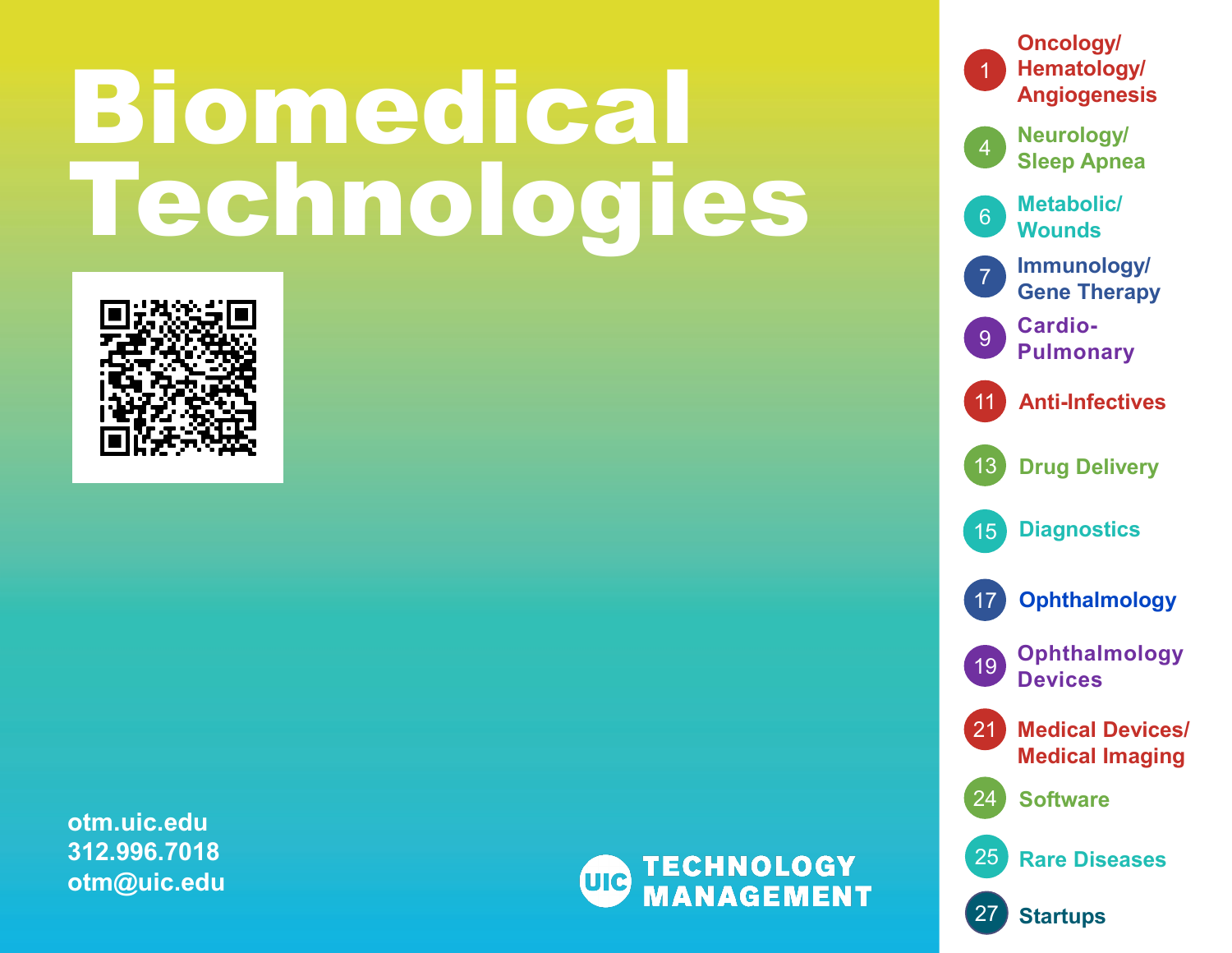# <span id="page-1-0"></span>**Oncology/Hematology/Angiogenesis** <sup>1</sup>

| <b>Indication</b>                                                                                           | <b>Target</b>                                                                                                                                                                                           | <b>Therapeutic Description</b>                                                                                                            | <b>Stage of Development</b>                                                                                                                                                                                                                                                     | <b>Patents</b>                                                                                                                                | <b>Faculty</b>                                                |
|-------------------------------------------------------------------------------------------------------------|---------------------------------------------------------------------------------------------------------------------------------------------------------------------------------------------------------|-------------------------------------------------------------------------------------------------------------------------------------------|---------------------------------------------------------------------------------------------------------------------------------------------------------------------------------------------------------------------------------------------------------------------------------|-----------------------------------------------------------------------------------------------------------------------------------------------|---------------------------------------------------------------|
| <b>Tumor &amp; Ocular</b><br>Angiogenesis                                                                   | <b>VEGF</b> activation                                                                                                                                                                                  | Fusion peptide inhibitor based<br>on Histatins                                                                                            | <b>Preclinical: in vivo</b>                                                                                                                                                                                                                                                     | <b>US Patent</b><br>10,800,822<br>Nationalized in<br>EP, CN and JP                                                                            | Vinay Aakalu                                                  |
| <b>Breast Cancer,</b><br><b>Estrogen</b><br><b>Positive</b>                                                 | <b>Estrogen Receptor</b>                                                                                                                                                                                | <b>Brain penetrating Selective</b><br><b>Estrogen Receptor Degraders</b>                                                                  | <b>Preclinical: In vitro</b>                                                                                                                                                                                                                                                    | Nationalized in<br>US, EP, CN,<br>JP, SK and CN                                                                                               | Greg Thatcher,<br>Rui Xiong and<br>Debra Tonetti              |
| <b>Oncology</b>                                                                                             | <b>BET Bromodomain Inhibitors</b>                                                                                                                                                                       | BET proteins are involved in<br>transcriptional and cell cycle<br>regulation.                                                             | <b>Preclinical: in vitro</b><br>Awaiting in vivo data                                                                                                                                                                                                                           | Nationalized in<br>US, EP, CN<br>and CA                                                                                                       | <b>Greg Thatcher</b><br>and Rui Xiong                         |
| <b>Oncology</b>                                                                                             | Intitial data in metastatic<br>breast cancer, as well as<br>colon, liver, lung, prostate,<br>and skin cancer                                                                                            | Engineered HSV oncolytic virus<br>for cancer immunotherapy                                                                                | Preclinical: in vivo<br>Preliminary data confirmed in mouse<br>models                                                                                                                                                                                                           | Nationalized in<br>US, EP, AU,<br>CN, SK, JP<br>and IN                                                                                        | <b>Bin He</b>                                                 |
| <b>Anti-Cancer Drug</b><br><b>Platform With</b><br>Potential as a<br><b>Mono or Combo</b><br><b>Therapy</b> | AD5/35.IR-E1A/MADD is a<br>new capsid-modified Ad5<br>vector developed to<br>specifically target tumor cells<br>following intravenous or<br>intratumoral application with a<br>reduced immune response. | MADD up-regulation in cancer,<br>its role in regulating apoptosis,<br>and the combination of MADD<br>knockdown with chemotherapy<br>drugs | <b>Preclinical: in vitro</b><br>Tested in certain cancer cell lines<br>(leukemia, pancreatic, breast, liver, lung<br>and ovarian cancer cell lines). The<br>combination can overcome resistance<br>and reduce the dose of chemotherapy<br>agents<br>Potential systemic delivery | <b>US Patents</b><br>11,273,172<br>and 7,910,723                                                                                              | <b>Bellur</b><br>Prabhakar,<br>Shikla Saini &<br>Aditi Mathur |
| <b>Tumor &amp; Ocular</b><br>Angiogenesis                                                                   | Selective VEGF regulation<br>through KAI                                                                                                                                                                | Peptide based inhibitor of VEGF<br>activation                                                                                             | Preclinical: in vivo<br>In vitro validation and early in vivo<br>studies in a mouse lung cancer model                                                                                                                                                                           | <b>US Patent</b><br>11,299,524<br><b>AU Patent</b><br>Allowed<br>Nationalized in<br>EP, NZ, JP and<br><b>CN</b><br>Divisional in<br><b>SP</b> | Kaori Yamada &<br>Asrar Malik                                 |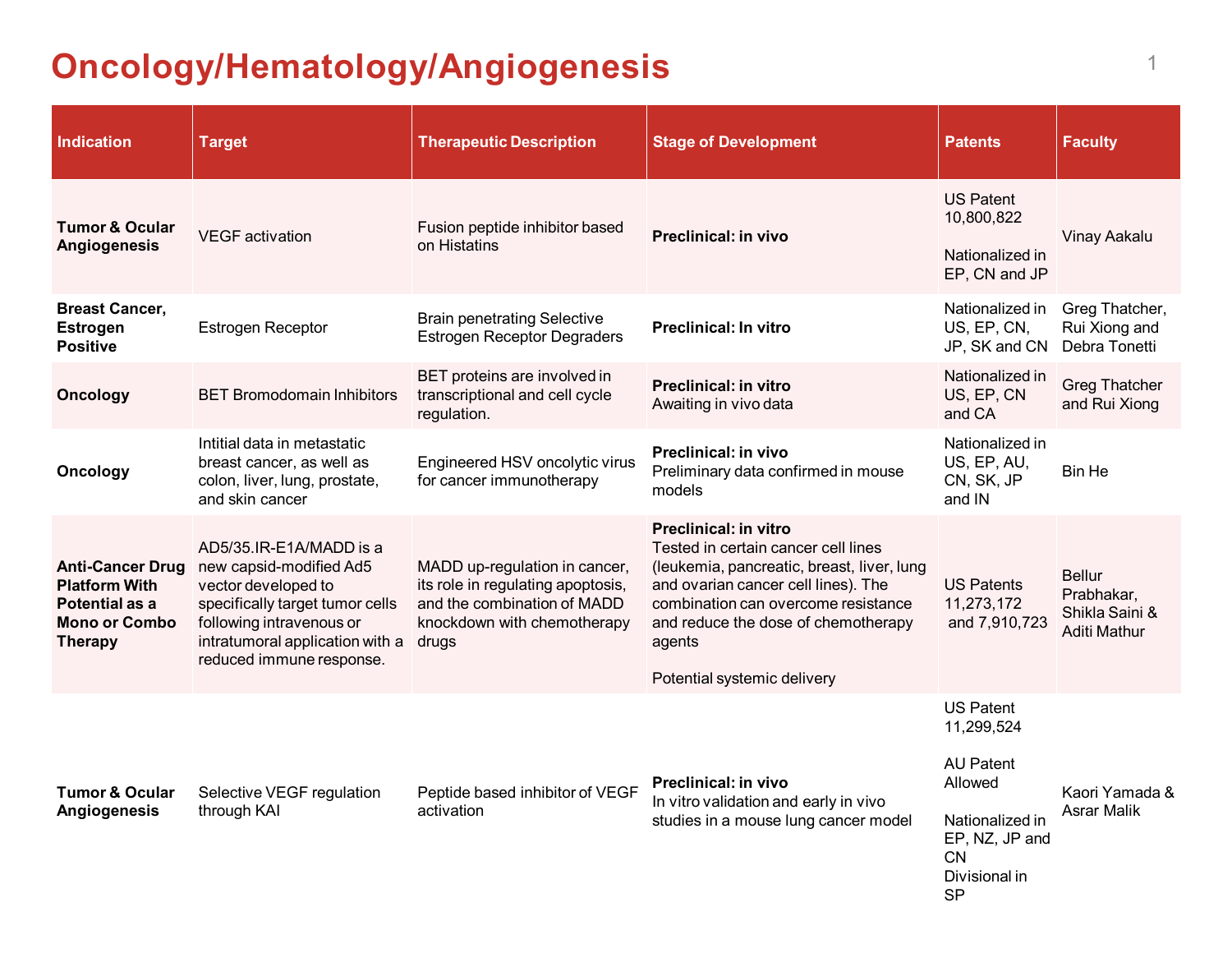# **Oncology/Hematology/Angiogenesis** <sup>2</sup>

| <b>Indication</b>                                                    | <b>Target</b>                              | <b>Therapeutic Description</b>                                                                                            | <b>Stage of Development</b>                                                                                                                                     | <b>Patents</b>                                                       | <b>Faculty</b>                                |
|----------------------------------------------------------------------|--------------------------------------------|---------------------------------------------------------------------------------------------------------------------------|-----------------------------------------------------------------------------------------------------------------------------------------------------------------|----------------------------------------------------------------------|-----------------------------------------------|
| <b>Prostate Cancer</b>                                               | PSA and TEM8                               | Vaccine combining a PSA<br>(Prostate specific) peptide and a<br>TEM-8 (Tumor endothelial marker<br>8) peptide plus GM-CSF | Phase I:<br>PSA peptide vaccine<br><b>Preclinical: in vivo</b><br>PSA peptide vaccine/TEM-8 peptide -<br>in vivo mouse data                                     | <b>US Patent 8,557,777</b>                                           | David Peace                                   |
| <b>Metastatic Breast</b><br><b>Cancer (BC) Cell</b><br><b>Models</b> | Estrogen<br>Receptor &<br>specific kinases | When BC Mets become resistant<br>to tamoxifen, ER-targeting agents<br>become a valuable therapeutic<br>option.            | Pre-IND<br>Cellular and xenograft/PDX models of<br>tamoxifen resistance have been used<br>to validate novel SERDs and SEMs<br>for preclinical /IND development. | <b>Material license</b><br>available                                 | Debra Tonetti                                 |
| <b>Ovarian Cancer</b>                                                | Unknown                                    | Verticillins have shown promising<br>anticancer qualities                                                                 | <b>Preclinical: in vitro</b>                                                                                                                                    | Nationalized in US<br>and EP                                         | Joanna Burdette                               |
| Oncology,<br>specifically<br>Melanoma, MCL                           | HDAC6                                      | Potent and Selective Inhibitors of<br>Histone Deacetylase 6 (HDAC6)                                                       | <b>Preclinical: in vivo</b>                                                                                                                                     | US Patent 10,456,394                                                 | Alan Kozikowski, SS<br>Shen & Joel<br>Bergman |
| <b>Triple Negative</b><br><b>Breast Cancer</b><br>(TNBC)             | <b>HDACs &amp;</b><br>kinases              | Inhibition of specific kinases leads<br>to increased efficacy of HDAC3<br>inhibitors in TNBC models                       | <b>Preclinical: in vitro</b><br>Novel HDAC inhibitor compounds are Research Tools,<br>tested in cell models of triple negative No Patents<br>breast cancer      |                                                                      | Pavel Pasha<br>Petukhov & Jonna<br>Frasor     |
| <b>Oncology</b>                                                      | PARP agents                                | Cell Lines for determining PARP<br>agents function                                                                        | Research Tool to evaluate the activity<br>of PARP inhibitors.                                                                                                   | <b>Material License</b>                                              | Leslyn Hanakahi                               |
| Oncology,<br>specifically<br>Melanoma, MCL                           | Epigenetics:<br><b>HDAC</b>                | Highly potent selective HDAC6<br><b>Inhibitors</b>                                                                        | Preclinical: in vivo<br>Nexturastat series is the most<br>advanced oncology validated HDAC<br>inhibitor confirmed in melanoma<br>animal models                  | US Patent 9,409,858<br><b>JP Patent Issued</b><br>Nationalized in CA | Alan Kozikowski                               |
| <b>Oncology</b>                                                      | RAD51 DNA<br>repair pathway                | Inhibitors of RAD 51 DNA repair<br>pathway as a target for cancer<br>therapy                                              | Preclinical: in vivo<br>Compounds are validated in prostate<br>cancer xenograft rodent models                                                                   | Nationalized in US                                                   | Alan Kozikowski &<br><b>Philip Connell</b>    |
| Oncology                                                             | <b>MLK</b> kinase                          | Dual MLK3/MAP4k4 inhibitors for<br>treating cancers                                                                       | <b>Preclinical: in vitro</b><br>Early-stage compounds                                                                                                           | In preparation                                                       | <b>Greg Thatcher Ajay</b><br>Rana             |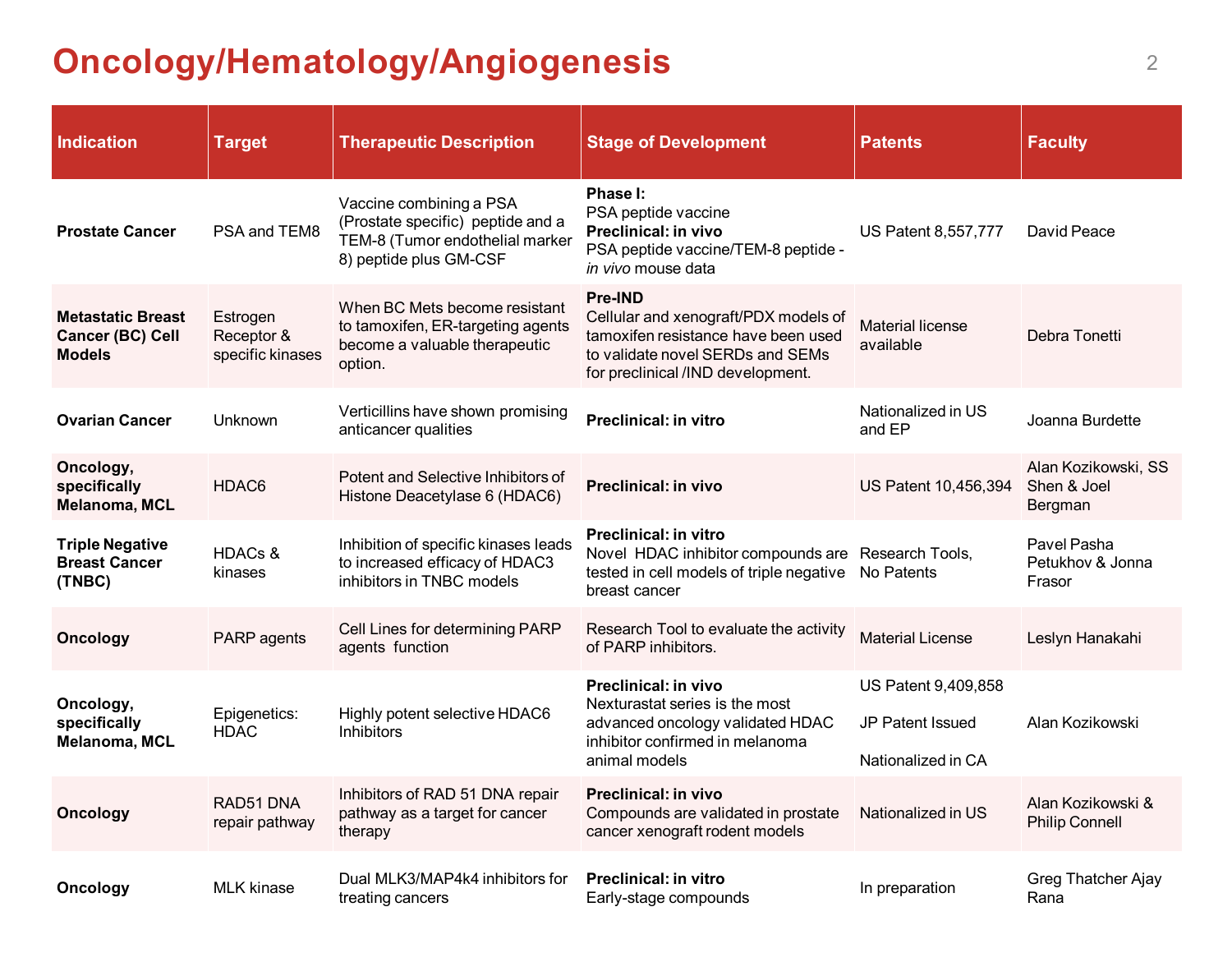# **Oncology/Hematology/Angiogenesis** 3

| <b>Indication</b> | <b>Target</b>   | <b>Therapeutic Description</b>                                                                    | <b>Stage of Development</b>                                    | <b>Patents</b>           | <b>Faculty</b>                          |
|-------------------|-----------------|---------------------------------------------------------------------------------------------------|----------------------------------------------------------------|--------------------------|-----------------------------------------|
| <b>Oncology</b>   | Notch 4         | Human Notch4 "Mini" Decoy                                                                         | <b>Preclinical: in vitro</b><br>Small scale biologics produced | In preparation           | Jan Kitajewski<br><b>Timothy Sargis</b> |
| Oncology          | Syk Kinase      | Novel Syk inhibitors potently<br>suppress the growth of leukemia<br>cells and overcome resistance | <b>Preclinical: In vitro</b>                                   | <b>Provisional Filed</b> | Won Hwa Cho                             |
| <b>Oncology</b>   | AKT E17K mutant | Akt E17K mutant-specific inhibitor                                                                | <b>Preclinical: In vitro</b>                                   | In preparation           | Won Hwa Cho                             |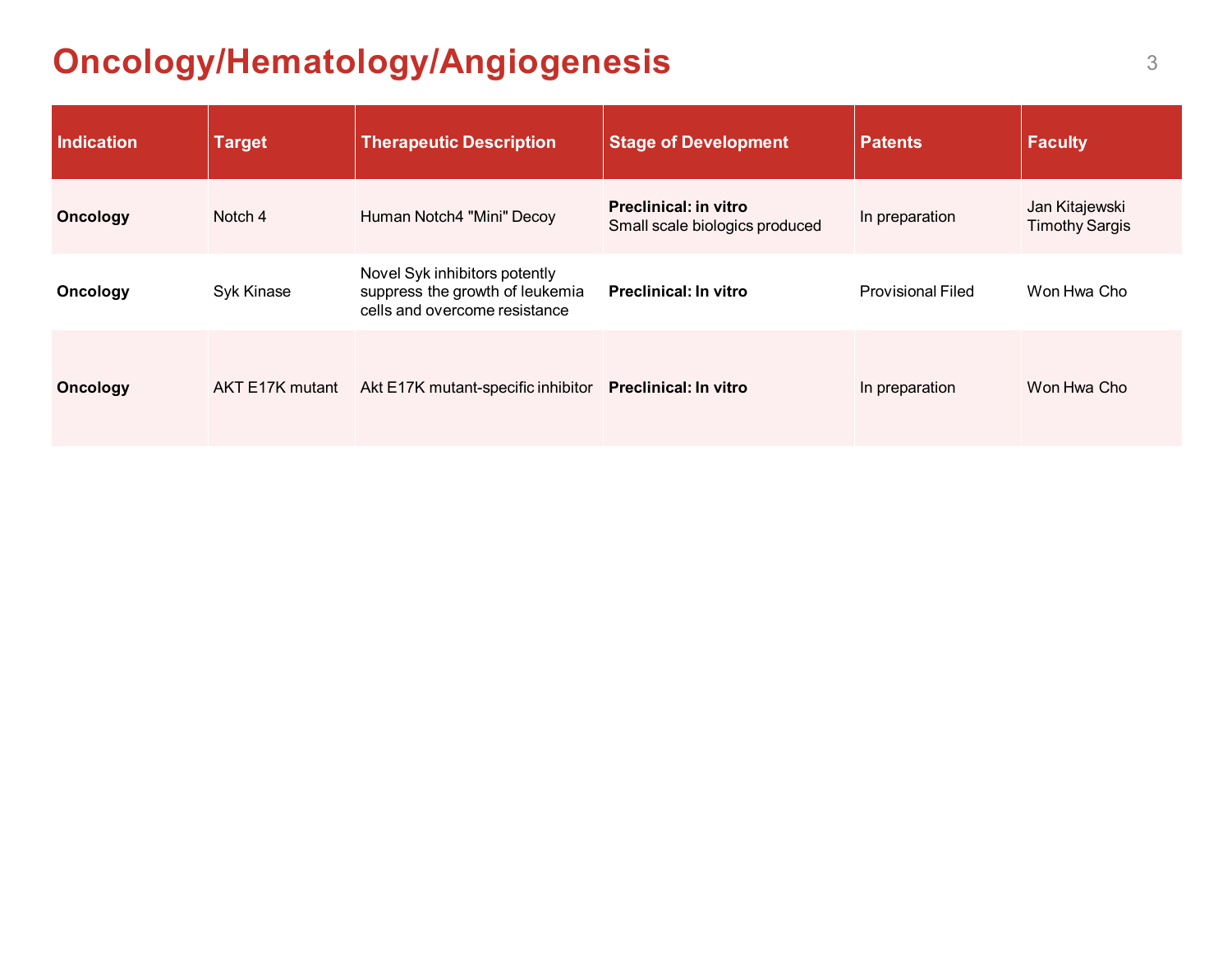# <span id="page-4-0"></span>**Neurology/Sleep Apnea** <sup>4</sup>

| <b>Indication</b>                                                          | <b>Target</b>                                            | <b>Therapeutic Description</b>                                                                                                                                                                          | <b>Stage of Development</b>                                                                                                                              | <b>Patents</b>                                                                                              | <b>Faculty</b>                       |
|----------------------------------------------------------------------------|----------------------------------------------------------|---------------------------------------------------------------------------------------------------------------------------------------------------------------------------------------------------------|----------------------------------------------------------------------------------------------------------------------------------------------------------|-------------------------------------------------------------------------------------------------------------|--------------------------------------|
| Amyotrophic<br><b>Lateral Sclerosis</b><br>(ALS)                           | Neuregulin<br>Signaling                                  | GlyB4 Fusion with Neuregulin Heparin-<br><b>Targeting Domain to Block Neuregulin</b><br>Signaling                                                                                                       | <b>Preclinical: in vivo</b><br>Improves early chronic motor performance deficits,<br>delays disease onset and prolongs survival in an<br>ALS mouse model | <b>US Patent</b><br>7,527,794<br><b>US Patent</b><br>7,994,123<br><b>EP Patent</b><br>1,824,879             | Jeff Loeb                            |
| Alzheimer's<br><b>Disease</b>                                              | Neuregulin<br>Signaling                                  | Treatment with GlyB4, a potent,<br>targeted antagonist that blocks the<br>endogenous neuregulin signaling                                                                                               | Preclinical: in vivo<br>Data in mouse models                                                                                                             | <b>PCT Patent</b><br>Pending                                                                                | Jeff Loeb                            |
| <b>Sleep Apnea</b>                                                         | Serotonin                                                | Seratonin Receptor Antagonists +/-<br>Selective Serotonin Reuptake Inhibitor<br>•Ondansetron/Fluoxetine (repurposing)                                                                                   | Phase I:<br>Human clinical pilot showing efficacy; pre-clinical<br>dose and dose-ratio optimized; pre-IND meeting<br>with FDA                            | <b>US Patents</b><br>6,331,536<br>8,512,751<br><b>EP Patent Issued</b>                                      | Roman Rariy and<br>Michael Hefferman |
| Depression and<br>other neurological<br>diseases                           | LPC transporter at<br>the blood brain<br>barrier, MFSD2a | Deliver EPA to brain by transporting<br>LPC-EPA through blood brain barrier<br>transporter, MFSD2a                                                                                                      | Preclinical: in vivo<br>Increased level of both DHA and EPA in brain upon<br>LPC-EPA administration in rodents.                                          | US Patent<br>10,555,957                                                                                     | Papasani Subbaiah                    |
| Depression,<br><b>Anxiety, &amp; Fear</b>                                  | Allopregnanolone<br><b>Stimulators</b>                   | Derivatives of the neurosteroid<br>allopregnanolone for non-responders of<br><b>SSRIs</b>                                                                                                               | <b>Preclinical: in vivo</b><br>Early-stage in vivo mouse studies                                                                                         | <b>US Patent</b><br>Pending<br><b>Nationalization</b><br>US, EP, CA, and<br><b>AU</b>                       | Graziano Pinna                       |
| PTSD, anxiety<br>disorders,<br>premenstrual<br>dysphoria, &<br>impulsivity | PPAR-alpha<br>receptor                                   | PEA induces an improvement of<br>behavioral deficits by affecting the<br>expression of target genes involved in<br>cell proliferation, cell differentiation and<br>in immune and inflammation responses | Preclinical: in vivo<br>in vivo mouse models                                                                                                             | <b>US Patent</b><br>Pending                                                                                 | Graziano Pinna &<br>Locci Andrea     |
| <b>Charcot Marie</b><br>Tooth (CMT),<br>Autism,<br>Neuroprotection         | HDAC <sub>6</sub>                                        | Nanomolar inhibitors of HDAC6 highly<br>selective over other HDACs                                                                                                                                      | Preclinical: in vivo<br>Compounds were dosed into transgenic models of<br>CMT and successfully blunted the disease in a<br>transgenic animal model       | <b>US Patents</b><br>10,456,394 and<br>9,409,858<br><b>JP Patent Issued</b><br>Nationalized in CA<br>and EP | Alan Kozikowski                      |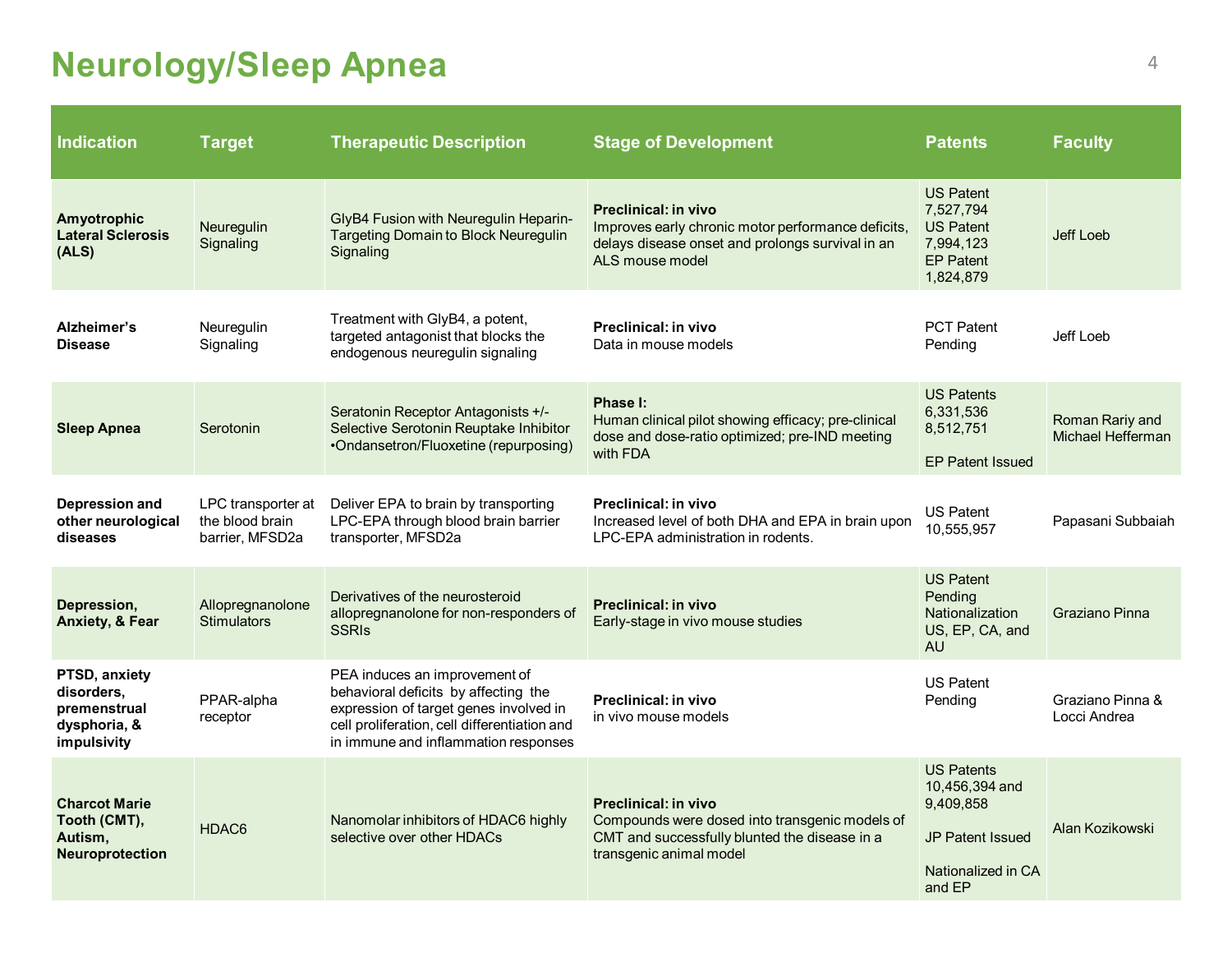#### **Neurology/Sleep Apnea** <sup>5</sup>

| <b>Indication</b>                                                   | <b>Target</b>                                                  | <b>Therapeutic Description</b>                                                                                                   | <b>Stage of Development</b>                                                                                                                                                                                        | <b>Patents</b>                                           | <b>Faculty</b>                                                   |
|---------------------------------------------------------------------|----------------------------------------------------------------|----------------------------------------------------------------------------------------------------------------------------------|--------------------------------------------------------------------------------------------------------------------------------------------------------------------------------------------------------------------|----------------------------------------------------------|------------------------------------------------------------------|
| <b>Pain Management</b>                                              | Mu Opioid<br>Receptor                                          | Partial Mu Opioid Receptor Agonists<br>Derived from Akuamma Alkaloids                                                            | <b>Preclinical: Receptor binding validation</b>                                                                                                                                                                    | <b>Provisional Filed</b>                                 | <b>Andrew Riley</b>                                              |
| Pain Management                                                     | kappa Opioid<br>Receptor                                       | from Akuammicine                                                                                                                 | Kappa Opioid Receptor Agonist Derived <b>Preclinical: Receptor binding validation</b>                                                                                                                              | <b>Provisional Filed</b>                                 | <b>Andrew Riley</b>                                              |
| <b>Addiction</b>                                                    | <b>Nicotinic Receptor</b>                                      | <b>Subtype Selective Nicotinic</b><br><b>Acetylcholine Receptor Inhibitors</b>                                                   | <b>Preclinical: Receptor binding validation</b>                                                                                                                                                                    | <b>Provisional Filed</b>                                 | <b>Andrew Riley</b>                                              |
| <b>Alzheimer's Disease</b>                                          | ABCA1                                                          | Non-Lipogenic ABCA1 Inducers for<br>Type 2 Diabetes and Alzheimer's<br><b>Disease</b>                                            | Preclinical: in vivo                                                                                                                                                                                               | <b>PCT Patent</b><br>Pending                             | Greg Thatcher<br><b>Brian Layden</b><br>Mary Jo Ladu             |
| Niemann-Pick                                                        | Autophagy                                                      | Autophagy modulation with small<br>molecules as a therapeutic strategy for Preclinical: in vitro<br>neurodegenerative diseases   |                                                                                                                                                                                                                    | In preparation                                           | Leslie Aldrich                                                   |
| Parkinson's, Other<br>Synucleinopathies                             | Protein Kinase C<br>mu or Src-Family<br><b>Tyrosine Kinase</b> | Utilized a demonstrator compound as<br>inhibitors of protein kinase C mu and src Preclinical: in vitro<br>family tyrosine kinase |                                                                                                                                                                                                                    | <b>US Patent</b><br>8,618,063                            | Scott Brady                                                      |
| <b>Alzheimer's Disease</b>                                          | <b>Calpain Protease</b>                                        | Utilized caspase inhibitors on a rodent<br>model of AD                                                                           | <b>Preclinical: in vivo</b><br>Early stage in vivo studies                                                                                                                                                         | Nationalization                                          | <b>Greg Thatcher</b>                                             |
| <b>Tolerance resulting</b><br>from chronic opioid<br>administration | Calcium<br>(CaMKII)                                            | Utilized an FDA approved drug & other<br>Calmodulin Kinase preclinical compound inhibitors of CaM<br>II kinase                   | Phase I:<br>Compound successfully attenuated experimentally<br>induced nerve hypersensitivity caused by opioid drugs 7,776,819<br>in preclinical models; human clinical trial validated this 7,256,200<br>approach | <b>US Patents</b>                                        | Zaijie (Jim) Wang                                                |
| <b>Metabolic and</b><br>neurological disorders                      | <b>NAMPT</b> activators                                        | Enhancement of NAD through boosting<br>of NAMPT activity or dietary<br>supplementation alleviates AD<br>symptoms in mice         | <b>Preclinical: HIT and Assay Optimization</b>                                                                                                                                                                     | <b>PCT Patent</b><br>Pending<br><b>Provisional Filed</b> | Rui Xiong, Gregory<br>Thatcher, Kiira Ratia<br>& Manel Ben Aissa |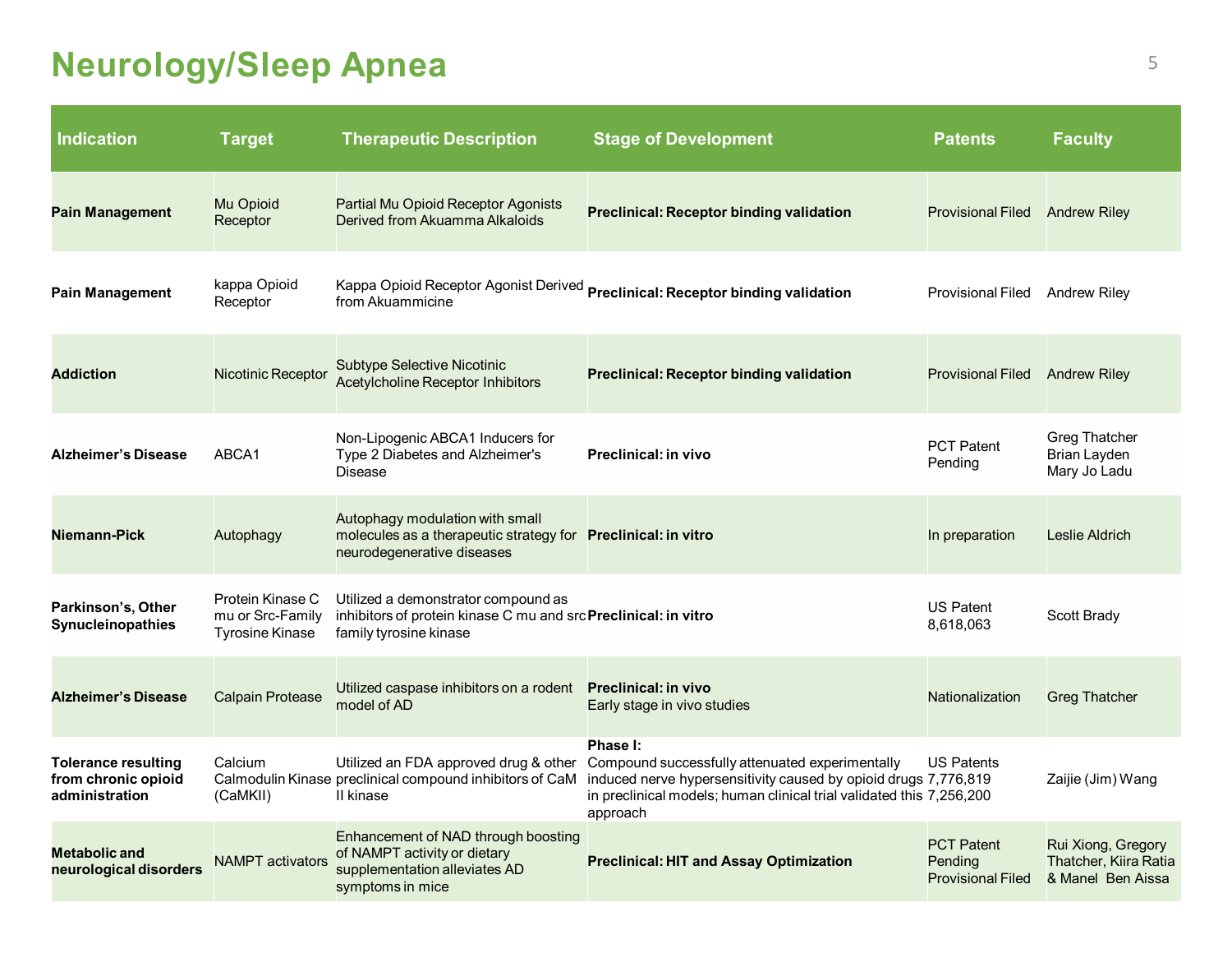#### <span id="page-6-0"></span>**Metabolic/Wounds** <sup>6</sup>

| <b>Indication</b>                                    | <b>Target</b>                                                | <b>Therapeutic Description</b>                                                                                                                                             | <b>Stage of Development</b>                                                                                                               | <b>Patents</b>                                                                                               | <b>Faculty</b>                       |
|------------------------------------------------------|--------------------------------------------------------------|----------------------------------------------------------------------------------------------------------------------------------------------------------------------------|-------------------------------------------------------------------------------------------------------------------------------------------|--------------------------------------------------------------------------------------------------------------|--------------------------------------|
| <b>Wound Healing</b>                                 | Pro-regenerative<br>cytokines & growth<br>factors            | Interferon gamma activated<br>mesenchymal stem cells                                                                                                                       | Preclinical: in vivo<br>Dose range finding. Validated in<br>primate & rodent models                                                       | <b>US Patent</b><br>9,011,840                                                                                | Amelia Bartholomew                   |
| Niemann-Pick                                         | TMEM 97 or NPC 1                                             | Small peptide (5 AA)                                                                                                                                                       | Preclinical: in vivo assays                                                                                                               | PCT Patent Pending Vinay Aakalu                                                                              |                                      |
| Asthma,<br><b>Eosinophilic</b><br><b>Esophagitis</b> | CCR3, eosinophils                                            | Peptide therapeutic to compete<br>against Eotaxin and other<br>chemokines as a treatment for<br>asthma                                                                     | <b>Preclinical: In vivo</b><br>Experiments in eosinophil mouse<br>model                                                                   | <b>US Patent</b><br>10,363,286 and<br>11,167,012<br><b>EP Patent Issued</b><br>Nationalized in CA            | Steven Ackerman &<br>Vadim Gaponenko |
| <b>Type 1 Diabetes</b>                               | <b>Targets both Notch3</b><br>and OX40 receptors<br>on Tregs | Expansion of natural regulatory T<br>cells by Jagged-1 and OX40L<br>stimulation to suppress<br>autoimmunity (through<br>combination therapy or chimeric<br>fusion protein) | Preclinical: in vivo<br>Validated in NOD diabetes mouse<br>model<br>Seeking funding to expand studies<br>and pursue human clinical trials | <b>US Patents</b><br>10,696,946<br><b>Continuation Patent</b><br>Pending<br>Nationalized in US,<br>EP and IN | <b>Bellur Prabhakar</b>              |
| <b>Wound Healing</b>                                 | CCR <sub>10</sub>                                            | Wound healing peptide with a<br>novel target that greatly reduces<br>healing time                                                                                          | <b>Preclinical: in vivo</b><br>Diabetic mouse (db/db) model                                                                               | Nationalized in US,<br>EP, CA, MX, JP and<br><b>SK</b>                                                       | <b>Richard Minshall</b>              |
| <b>Bone</b><br>regeneration                          | Extracellular matrix                                         | In vivo bioengineered exosome to<br>create function/target specific and<br>content release controled<br>exosome cargo                                                      | <b>Preclinical: in vivo</b><br>Preliminary proof of concept in rat<br>calvarial defect model                                              | Nationalized in US.<br>EP, AU, and CA                                                                        | Sriram Ravindran                     |
| <b>COPD, multiple</b><br>sclerosis and<br>diabetes   | Inhibitors of<br>Keap1/Nrf2 Protein-<br>Protein Interaction  | Mechanism is validated by<br>empirical validation in rodent                                                                                                                | <b>Preclinical: in vivo</b>                                                                                                               | US, EP, AU, CN,<br>JP, CN Pending                                                                            | <b>Terry Moore</b>                   |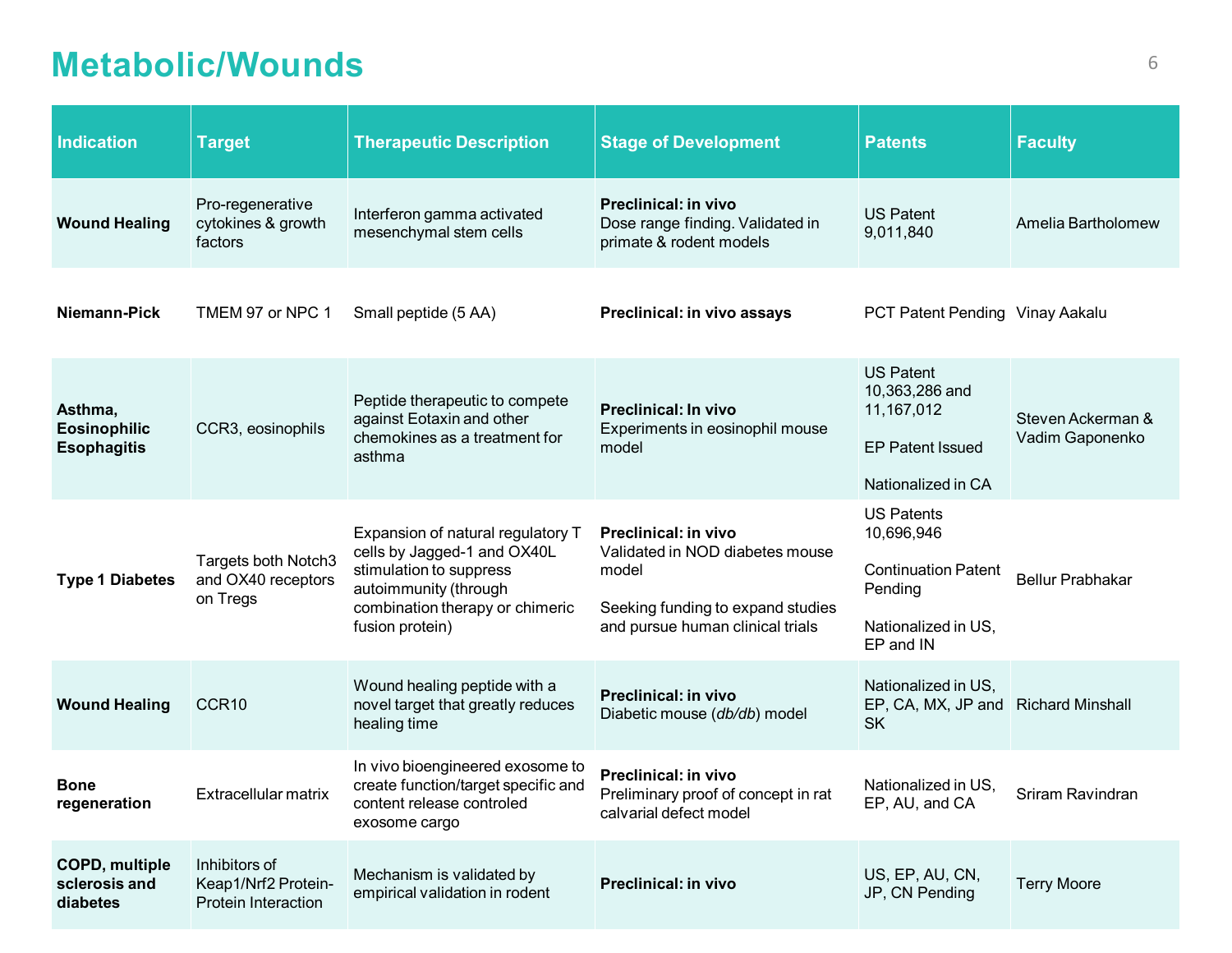# <span id="page-7-0"></span>**Immunology/Gene Therapy** 7

| <b>Indication</b>                                                                                     | <b>Target</b>                                         | <b>Therapeutic Description</b>                                                                                                                                                                                                                | <b>Stage of Development</b>                                                                                                                                                                                         | Patents                                                                                                      | Faculty                                                      |
|-------------------------------------------------------------------------------------------------------|-------------------------------------------------------|-----------------------------------------------------------------------------------------------------------------------------------------------------------------------------------------------------------------------------------------------|---------------------------------------------------------------------------------------------------------------------------------------------------------------------------------------------------------------------|--------------------------------------------------------------------------------------------------------------|--------------------------------------------------------------|
| Autoimmune<br>diseases<br>including Type 1<br>Diabetes, Lupus,<br><b>RA</b>                           | Targets both Notch3<br>and OX40 receptors<br>on Tregs | Expansion of natural regulatory T cells by<br>Jagged-1 and OX40L stimulation to<br>suppress autoimmunity (through<br>combination therapy or chimeric fusion<br>protein)                                                                       | Preclinical: in vivo<br>Validated in NOD<br>diabetes mouse model<br>Seeking funding to<br>expand studies and<br>pursue human clinical<br>trials                                                                     | <b>US Patents</b><br>10,696,946<br><b>Continuation Patent</b><br>Pending<br>Nationalized in US,<br>EP and IN | <b>Bellur Prabhakar</b>                                      |
| Hematopoietic<br>stem cell<br>transplantation                                                         | <b>Multi-Chimeric Cells</b><br>(MCC)                  | Multi-Chimeric Cell (MCC) Therapy for<br>Transplantation and Treatment of Immune<br>Deficiencies and Genetic Disorders                                                                                                                        | <b>Pre-IND</b>                                                                                                                                                                                                      | Nationalized in US,<br>EP, AU, CN, JP and<br>CA                                                              | Maria Siemionow                                              |
| <b>Rheumatoid</b><br>Arthritis,<br>Inflammatory<br><b>Bowel Disease,</b><br><b>Ulcerative colitis</b> | Epigenetics: HDAC6                                    | <b>HDAC6 Selective Inhibitors: nanomolar</b><br>and sub nanomolar inhibitors of HDAC6                                                                                                                                                         | <b>Preclinical:</b><br>Potent HDAC6 inhibitors<br>successfully prevented<br>cardiac organ transplant<br>rejection in rodent model;<br>also prevented<br>experimentally induced<br>ulcerative colitis in<br>rodentsy | <b>US Patents</b><br>10,456,394 and<br>9,409,858<br>JP Patent Issued<br>Nationalized in CA<br>and EP         | Alan Kozikowski                                              |
| <b>CRISPR/Cas9</b>                                                                                    | DNA-editing platform                                  | Engineered CRISPR/Cas9 plasmid for<br>barcoding and to trace biological events<br>and cell lineage<br>Artificial chromosomes: episomal plasmids<br>that replicate with mammalian cell cycle<br>and transmit CRISPR/Cas9 based<br>instructions | <b>Preclinical: in vitro</b>                                                                                                                                                                                        | Nationalized in US.<br>EP, AU, CN and CA<br><b>Provisional Filed</b>                                         | <b>Bradley Merrill</b><br>Ryan Clarke &<br>Hannah Pennington |
| <b>Allergy</b>                                                                                        | CSFR1                                                 | Highly selective Colony Stimulating Factor<br>1 Receptor (CSF1R) Inhibitors                                                                                                                                                                   | <b>Preclinical: in vivo</b>                                                                                                                                                                                         | In Preparation                                                                                               | Mike Johnson Gye<br><b>Young Park</b>                        |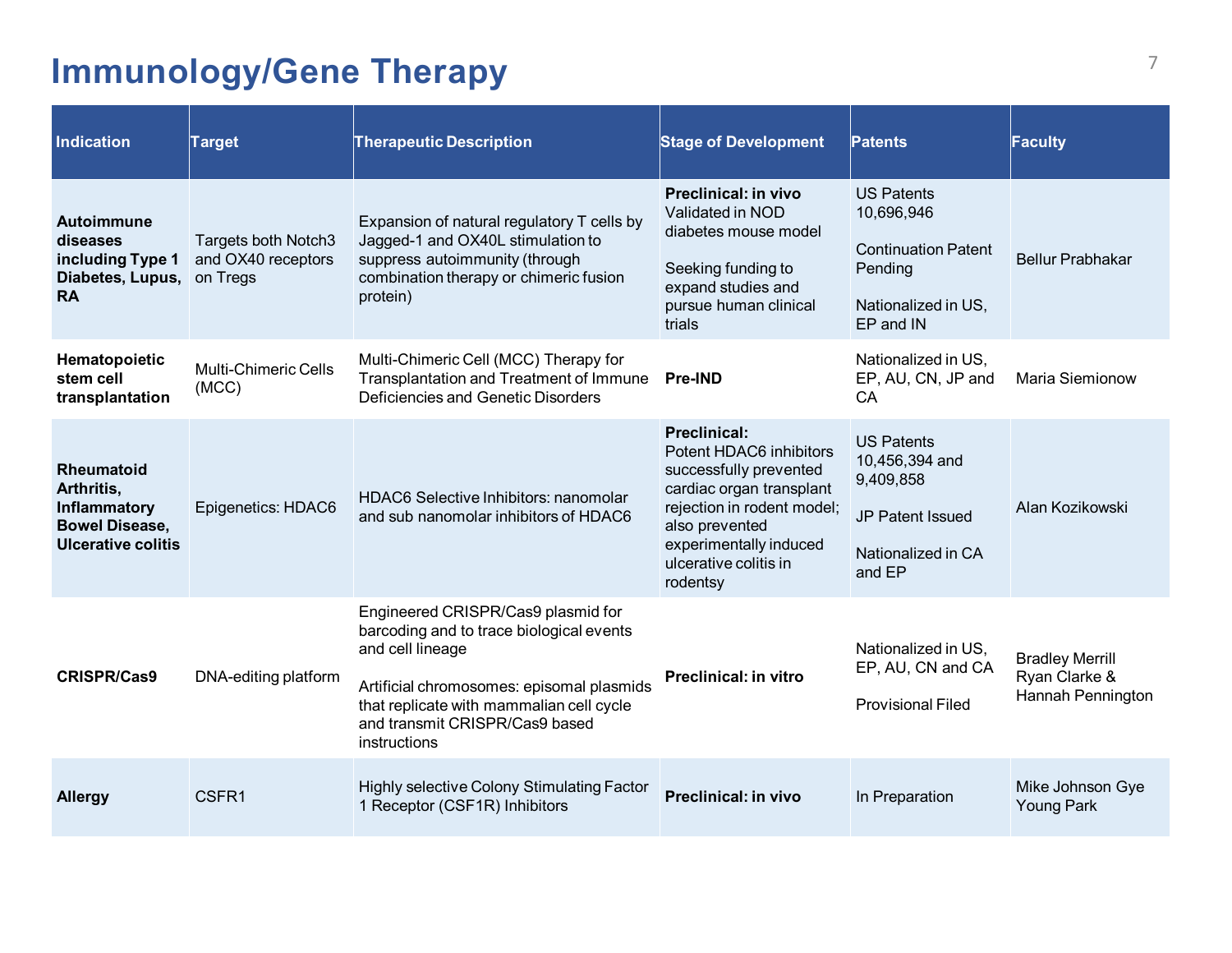# **Immunology/Gene Therapy 8**

| <b>Indication</b>                             | Target                             | <b>Therapeutic Description</b>                                                                                                                    | <b>Stage of Development</b>           | <b>Patents</b>            | <b>Faculty</b>        |
|-----------------------------------------------|------------------------------------|---------------------------------------------------------------------------------------------------------------------------------------------------|---------------------------------------|---------------------------|-----------------------|
| Hematopoietic<br>stem cell<br>transplantation | GABA receptor                      | Repurposed drug/ GABBR1<br>agonist to improve HSC<br>transplantation efficiency                                                                   | Preclinical: in vivo<br>Murine tested | <b>US Patent Pending</b>  | Owen James<br>Tamplin |
| <b>Inflammation</b>                           | Macrophages/Rspon<br>din3 and LGR5 | Activating the Rspondin3-Wnt<br>signaling pathway to treat a<br>disease or condition characterized<br>by excessive or unregulated<br>inflammation | Preclinical: in vivo<br>Murine models | <b>PCT Patent Pending</b> | Asrar Malik           |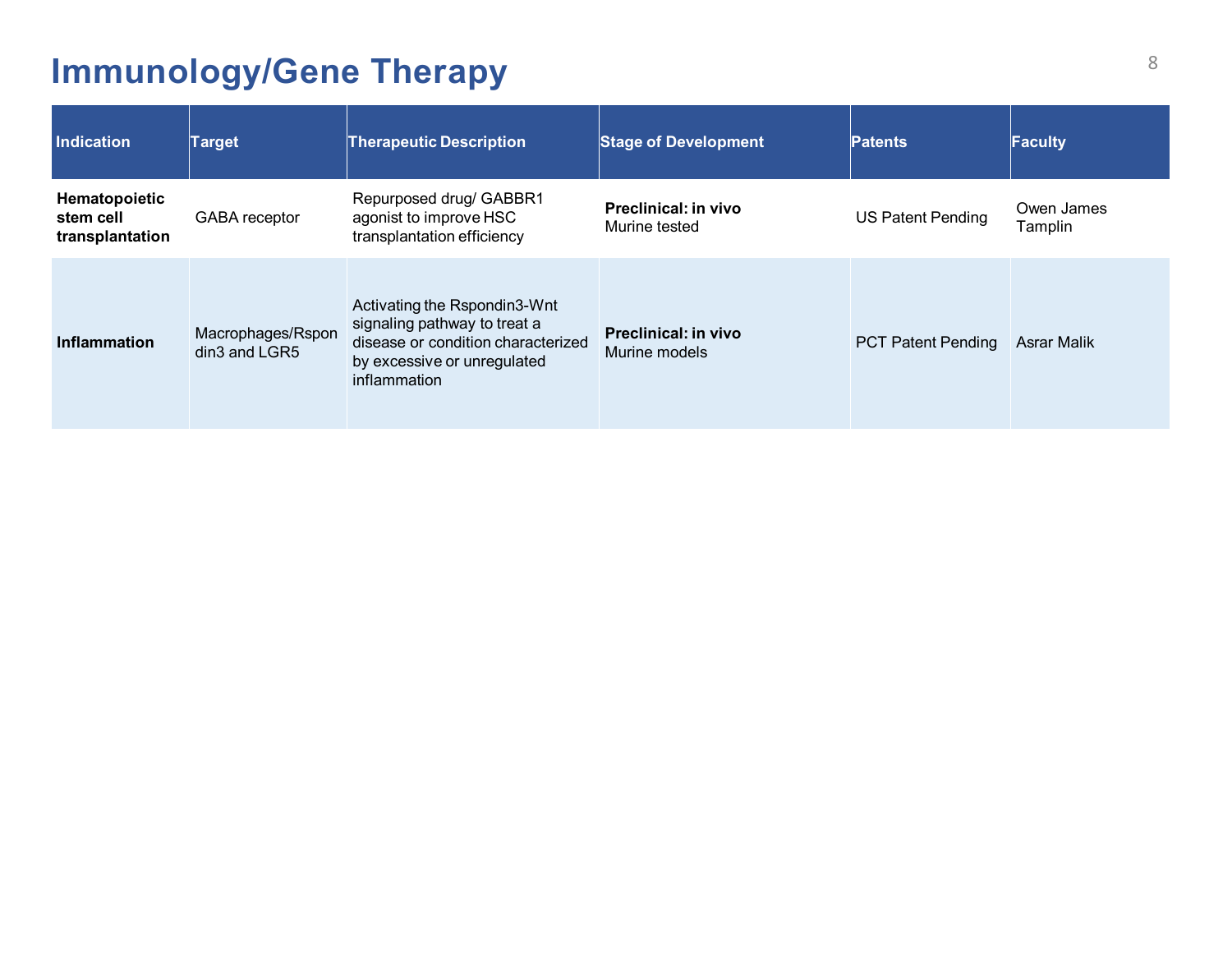# <span id="page-9-0"></span>**Cardio-Pulmonary** <sup>9</sup>

| <b>Indication</b>                                                                       | <b>Target</b>                                                                              | <b>Therapeutic Description</b>                                                                           | <b>Stage of Development</b>                                                                                                                                                   | <b>Patents</b>                                                                                                        | <b>Faculty</b>                                             |
|-----------------------------------------------------------------------------------------|--------------------------------------------------------------------------------------------|----------------------------------------------------------------------------------------------------------|-------------------------------------------------------------------------------------------------------------------------------------------------------------------------------|-----------------------------------------------------------------------------------------------------------------------|------------------------------------------------------------|
| <b>Sudden Cardiac</b><br><b>Arrest</b>                                                  | Phosphatase<br>inhibitors                                                                  | Peptide that mimics cooling for<br>neuroprotection                                                       | <b>Preclinical:</b><br>Efficacy in mouse and pig models                                                                                                                       | <b>US Patent</b><br>10,688,153 and<br>11,260,105<br><b>JP Patent</b><br>6,958,913<br>Nationalized in<br>EP, CA and AU | <b>Terry Vanden</b><br>Hoek, Jing Li, and<br>Xiangdong Zhu |
| Asthma,<br><b>Eosinophilic</b><br><b>Esophagitis</b>                                    | CCR3, eosinophils                                                                          | Peptide therapeutic to compete<br>against Eotaxin and other<br>chemokines as a treatment for<br>asthma   | Preclinical: in vivo<br>Eosinophil mouse model                                                                                                                                | <b>US Patent</b><br>10,363,286 and<br>11,167,012<br><b>EP Patent</b><br>Issued<br>Nationalized in<br>CA               | Steven Ackerman &<br>Vadim Gaponenko                       |
| <b>Asthma</b>                                                                           | CSF1R inhibitor<br>repositioned as<br>Inhalable, small<br>molecule treatment<br>for asthma | Targeting early phase of asthma<br>pathogenesis to treat disease rather<br>than simply treating symptoms | Preclinical: in vivo<br>Efficacy in mouse models                                                                                                                              | Nationalized in<br>US, EP, AU, JP<br>and CA                                                                           | Gye Young Park &<br>Hyung-Geun Moom                        |
| Thrombosis,<br>sepsis                                                                   | Von Willebrand<br>factor                                                                   | 6-mer Inhibitory peptide                                                                                 | Preclinical: in vivo                                                                                                                                                          | <b>US Patent</b><br>9,796,757                                                                                         | <b>Richard Minshall</b>                                    |
| <b>Acute</b><br><b>Respiratory</b><br><b>Distress</b><br>Syndrome /<br>Vascular leakage | <b>End Binding Protein</b><br>(EB3) inhibitors                                             | 6AA Inhibitory peptide                                                                                   | <b>Preclinical: in vivo</b><br>Efficacy studies in COVID19 and non-<br>COVID19 induced ARDS completedin<br>mouse models with additional ongoing<br>toxicology studies in dogs | Provisional<br><b>Patent Filed</b>                                                                                    | Yulia Komarova                                             |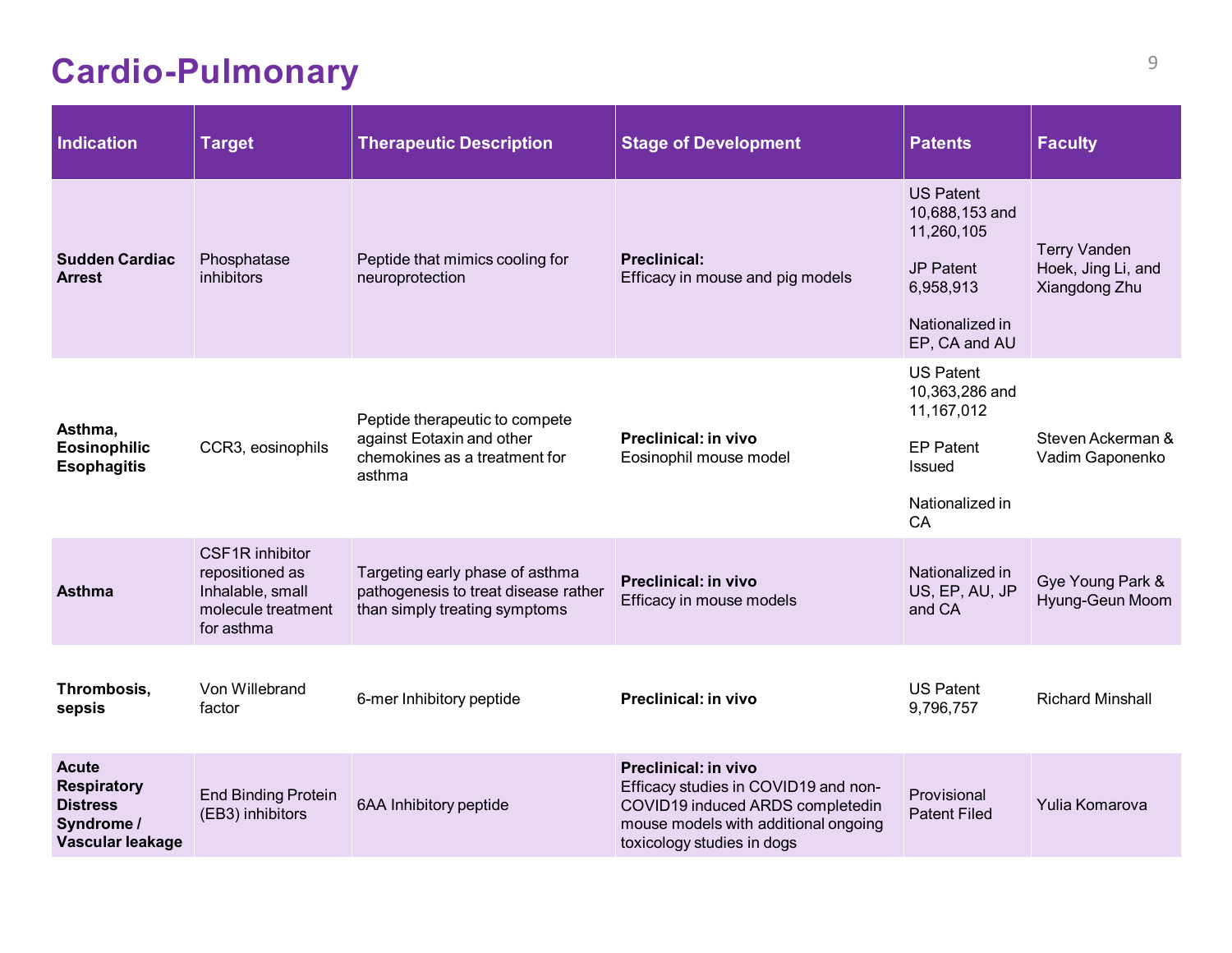#### **Cardio-Pulmonary**

| <b>Indication</b>                                               | <b>Target</b>                                                    | <b>Therapeutic Description</b>                                                                                                  | <b>Stage of Development</b>                                                                            | <b>Patents</b>                                                                  | <b>Faculty</b>     |
|-----------------------------------------------------------------|------------------------------------------------------------------|---------------------------------------------------------------------------------------------------------------------------------|--------------------------------------------------------------------------------------------------------|---------------------------------------------------------------------------------|--------------------|
| <b>Fibrosis</b><br>/Osteogenesis                                | Cell therapy                                                     | Alginate coated mesenchymal<br>stromal cell transplantation                                                                     | <b>Preclinical: In vivo</b><br>Studies in rodent models of pulmonary<br>fibrosis and bone regeneration | <b>PCT Patent</b><br>Pending                                                    | Jae-Won Shin       |
| Thrombosis,<br>blood disorders,<br>cancer                       | <b>Platelet Adhesion</b><br>Receptor Inhibitors                  | Inhibitory peptides of the interaction<br>between 14-3-3 Protein and<br>Glycoprotein Ib-IX Complex                              | <b>Preclinical: in vivo</b>                                                                            | <b>US Patents</b><br>8,173,595<br>and 10,738,080<br>EP and CN<br>Patents Issued | Xiaoping Du        |
| <b>Pulmonary</b><br><b>Arterial</b><br><b>Hypertension</b>      | Visfatin/Pbef/Nampt<br>inhibition                                | Small molecule Inhibitors                                                                                                       | <b>Preclinical: in vitro</b>                                                                           | <b>US Patent</b><br>Pending                                                     | <b>Tom Driver</b>  |
| <b>Pulmonary</b><br><b>Arterial</b><br><b>Hypertension</b>      | Nrf2-KEAP                                                        | Small molecules impacting Nrf2-<br><b>KEAP</b> interaction                                                                      | <b>Preclinical: in vitro</b>                                                                           | <b>US Patent</b><br>Allowed<br>Nationalized in<br>EP, CA, AU, JP<br>and CN      | <b>Terry Moore</b> |
| <b>Myocardial</b><br><b>Infaction and</b><br><b>Lung Injury</b> | Variable: Currently<br>tested in $TGF\beta$ and<br>SYK signaling | Drug loaded mannosylated albumin<br>nanoparticles targeting distinct<br>inflammatory and tissue-resident<br>interstitial cells. | <b>Preclinical: in vivo</b><br>Efficacy in mouse models                                                | <b>Provisional Filed Asrar Malik</b>                                            |                    |
| <b>Myocardial</b><br><b>Infarction</b>                          | Protein tyrosine<br>kinase Syk inhibitors                        | Piceatannol albumin nanoparticles<br>(PANPs) selectively targeting<br>profibrotic neutrophils                                   | <b>Preclinical: in vivo</b><br><b>Efficacy in mouse models</b>                                         | Provisional Filed Asrar Malik                                                   |                    |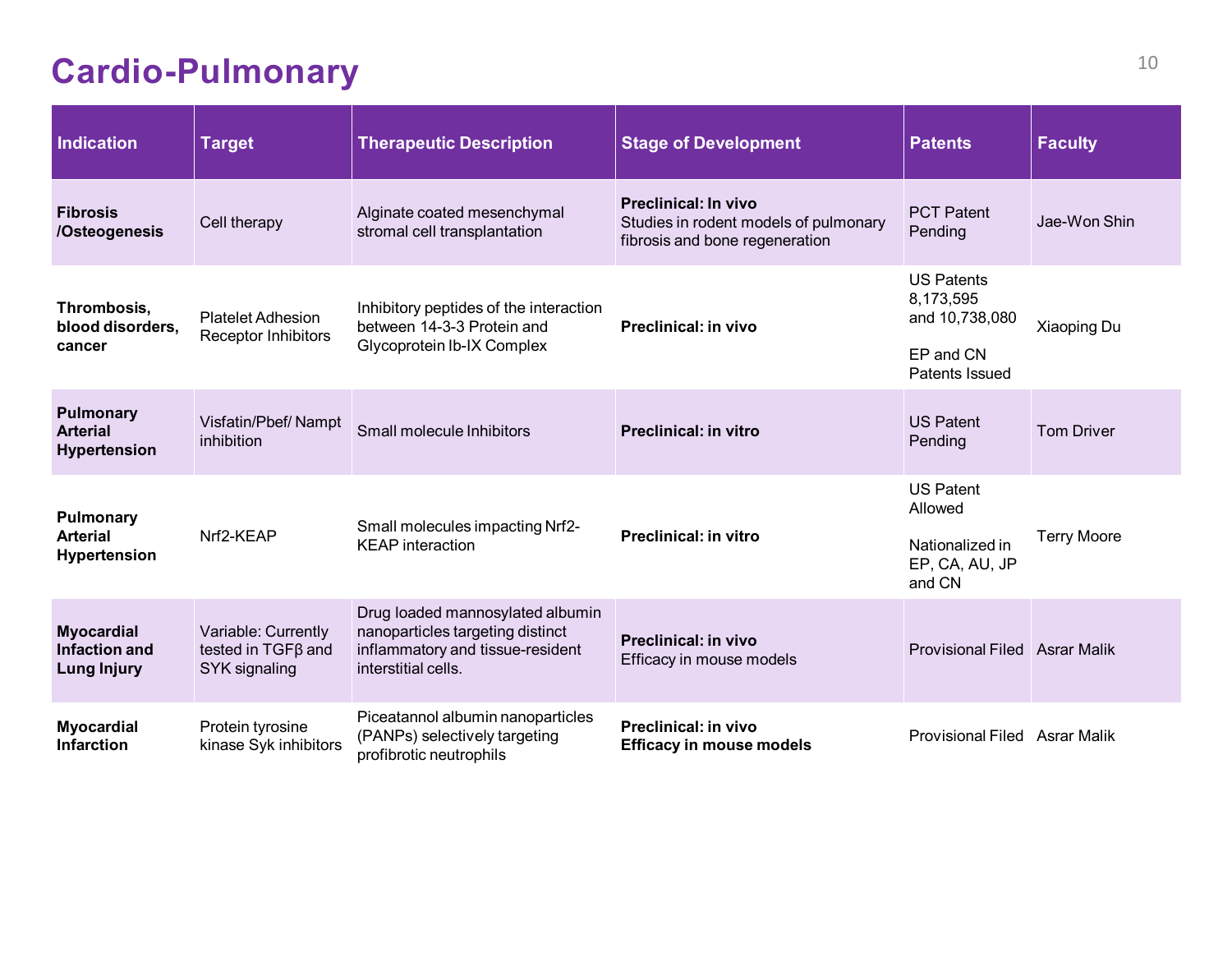#### <span id="page-11-0"></span>Anti-Infectives<sup>11</sup>

| <b>Indication</b>                          | <b>Target</b>                                                  | <b>Therapeutic Description</b>                                                                                                                   | <b>Stage of Development</b>                                                                                | <b>Patents</b>                                                  | <b>Faculty</b>                                                                 |
|--------------------------------------------|----------------------------------------------------------------|--------------------------------------------------------------------------------------------------------------------------------------------------|------------------------------------------------------------------------------------------------------------|-----------------------------------------------------------------|--------------------------------------------------------------------------------|
| <b>Lymphatic filariasis</b>                | <b>Tetravalent filarial</b><br>surface proteins                | Vaccine (Purified Protein and/or<br>DNA)                                                                                                         | <b>Preclinical Studies - Proof of</b><br><b>Concept studies in a primate</b><br>model of infection ongoing | US Patent 10,072,054<br>EP, CN, IN, SG Patents<br><b>Issued</b> | Ramaswamy<br>Kalyanasundaram                                                   |
| <b>Hepatitis C</b>                         | NPC <sub>1L1</sub>                                             | Ezetimibe (Zetia - repurposed)                                                                                                                   | Preclinical: in vivo<br>Validation in a mouse model of<br><b>HCV</b> infection                             | US Patents 8,673,288 and<br>9,034,863                           | Susan Uprichard                                                                |
| <b>Dental Caries/Biofilm</b><br>inhibition | <b>Bacterial pathogens</b><br>that produce a<br>biofilm matrix | Cerium (IV) nanoparticles that<br>behave as biofilm inhibitors<br>againts the bacteria but not<br>lethal to the cells at lower<br>concentration. | <b>Preclinical: in vitro</b><br>Early stage, in vitro validation<br>and cell toxicity evalution            | US Patent 10,835,556                                            | <b>Russell Pesavento</b>                                                       |
| <b>Herpes</b>                              | Viral binding and<br>cell entry                                | Inhibitory peptide                                                                                                                               | <b>Preclinical: in vivo</b><br>Validation in a mouse model of US Patent 9,464,113<br><b>HSV</b> infection  |                                                                 | Deepak Shukla                                                                  |
| <b>Herpes</b>                              | HSV-1 and HSV-2                                                | <b>DECON</b> particles                                                                                                                           | <b>Preclinical: in vivo</b>                                                                                | Nationalized in US, EP<br>and CA                                | Deepak Shukla,<br>Teja Yadavalli                                               |
| <b>Antibiotics discovery</b>               | Research tool<br>device                                        | Agar-flip plate for high-<br>throughput discovery of<br>antibiotics                                                                              | Plates fabricated and in use in<br>research                                                                | <b>Provisional Filed</b>                                        | Sang Hyun Cho,<br>Scott Franzblau,<br>Brian Murphy,<br>Jeongho Lee & Rui<br>Ma |
| <b>Tuberculosis</b>                        | ClpC1/P1/P2<br>complex                                         | Rufomycin analogs with anti-<br>tuberculosis activity                                                                                            | <b>Preclinical:</b><br>In-vitro testing                                                                    | <b>US Patent Pending</b>                                        | Scott Franzblau                                                                |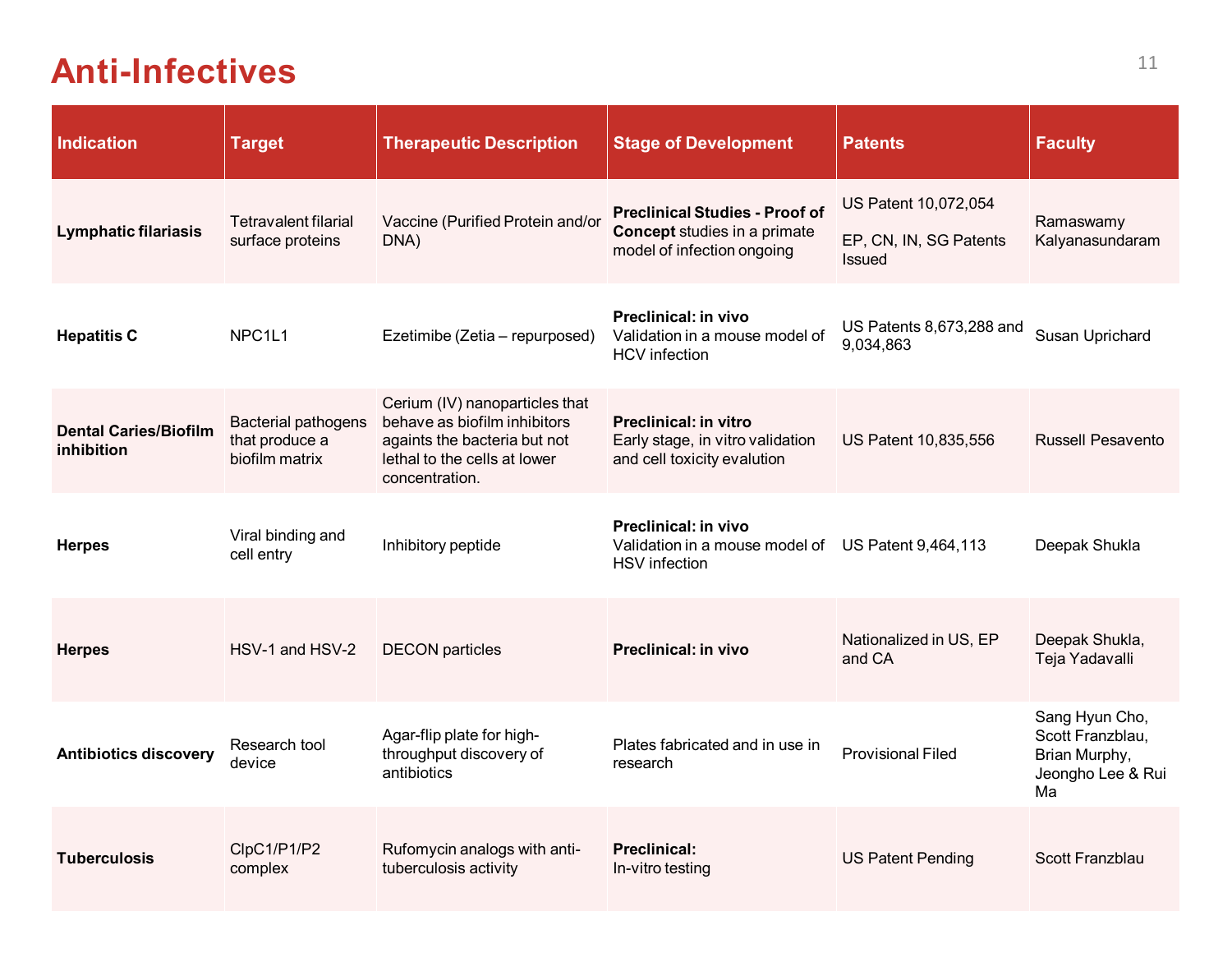#### **Anti-Infectives** <sup>12</sup>

| <b>Indication</b>                                 | <b>Target</b> | <b>Therapeutic Description</b>                                                                            | <b>Stage of Development</b>                                                                       | <b>Patents</b>                       | <b>Faculty</b>                                         |
|---------------------------------------------------|---------------|-----------------------------------------------------------------------------------------------------------|---------------------------------------------------------------------------------------------------|--------------------------------------|--------------------------------------------------------|
|                                                   |               | Macrolides and small molecule                                                                             | <b>Preclinical:</b>                                                                               | US Patent 9,090,667                  |                                                        |
| <b>TB</b>                                         | Multiple      | antibiotics                                                                                               | In vitro validation                                                                               | CN, JP, KR, IN, EP<br>Patents Issued | Scott Franzblau                                        |
| <b>TB and Cystic</b><br><b>Fibrosis Pathogens</b> | Multiple      | Small molecule therapeutics                                                                               | Preclinical: in vivo<br>Animal data available for best<br>lead molecule against XDR and<br>MDR TB | <b>US Patent Pending</b>             | Alan Kozikowski,<br>William Bishai &<br>Laurent Kremer |
| <b>MRSA</b>                                       | vraSR Operon  | Small molecule inhibitors of<br><b>MRSA related OPERON.</b>                                               | <b>Preclinical: in vitro</b><br>Cellular demonstration of<br>technology                           | US Patent 9,675,592                  | Mike E Johnson,<br>Robert Daum &<br>Susan Boyle-Vavra  |
| <b>Schistosomes</b>                               | <b>TGR</b>    | Novel inhibitors of thioredoxin<br>glutathione reductase (TGR) for<br>the treatment of<br>schistosomiasis | Demonstrated lethality to<br>parasite larvae and adults                                           | In Preparation                       | Pavel Pasha<br>Petukhov                                |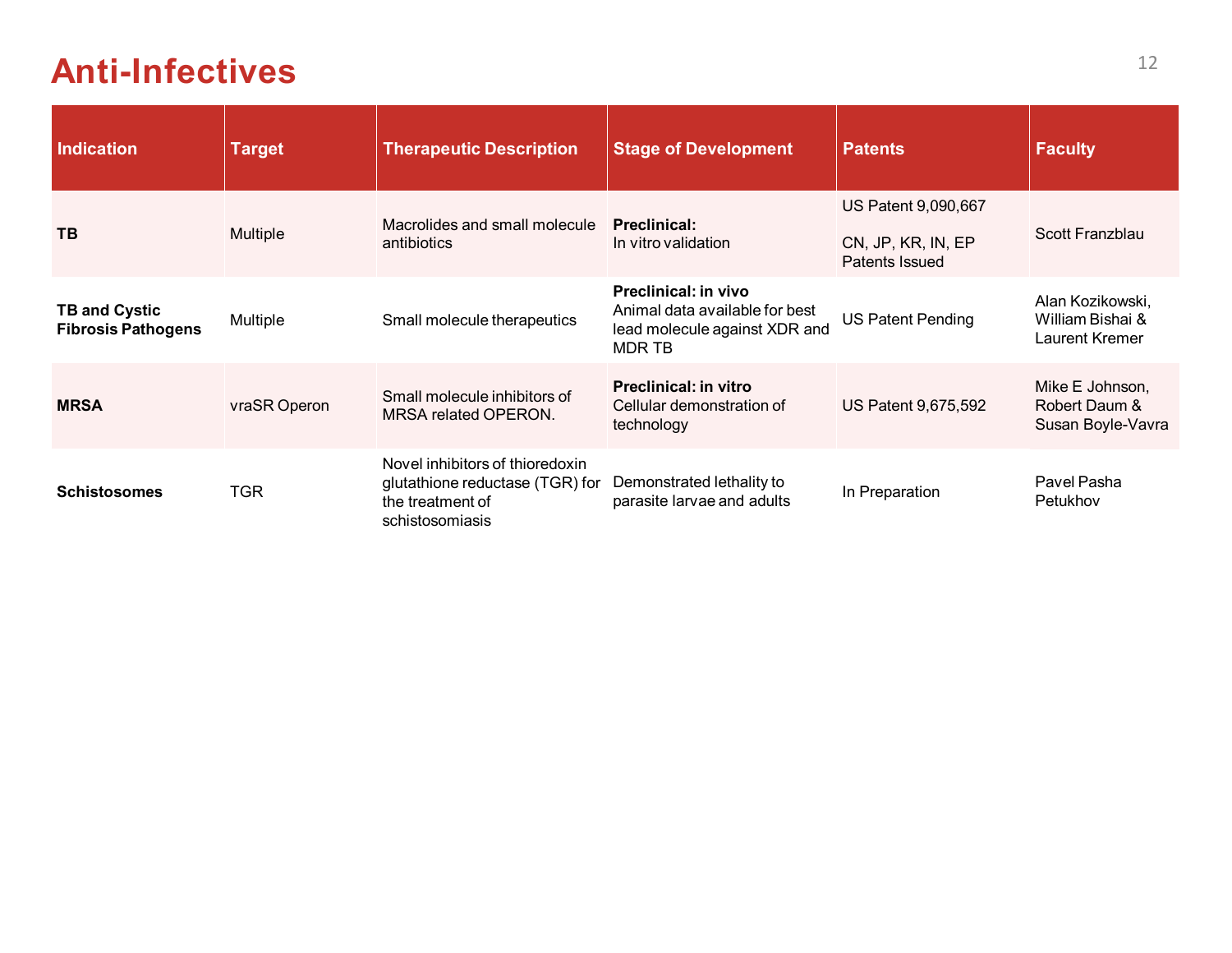# <span id="page-13-0"></span>**Drug Delivery**

| <b>Indication</b>                | <b>Target</b>                                                                                           | <b>Therapeutic Description</b>                                                                                                                                | <b>Stage of Development</b>                                                                  | <b>Patents</b>                              | <b>Faculty</b>                      |
|----------------------------------|---------------------------------------------------------------------------------------------------------|---------------------------------------------------------------------------------------------------------------------------------------------------------------|----------------------------------------------------------------------------------------------|---------------------------------------------|-------------------------------------|
| <b>Drug Delivery</b>             | Non-specific                                                                                            | Method to transport extracellular<br>vesicles through tissues by water<br>permeation                                                                          | <b>Preclinical: Ex vivo</b>                                                                  | <b>US Patent Pending</b>                    | Jae-Won Shin                        |
| <b>Fibrosis</b><br>/Osteogenesis | Cell therapy                                                                                            | Alginate coated mesenchymal<br>stromal cell transplantation                                                                                                   | Preclinical: in vivo<br>studies in rodent models                                             | <b>PCT Patent</b><br>Pending                | Jae-Won Shin                        |
| <b>Drug Delivery</b>             | Mesenchyml Stem<br>Cells                                                                                | Method to maximize production of<br>extracellular vesicles from<br>mesenchymal stem cells                                                                     | <b>Preclinical</b>                                                                           | <b>Provisional Filed</b>                    | Jae-Won Shin                        |
| <b>Herpes</b>                    | HSV-1 and HSV-2                                                                                         | <b>DECON</b> particles                                                                                                                                        | <b>Preclinical: in vivo</b>                                                                  | Nationalized in US,<br>EP and CA            | Deepak Shukla &<br>Teja Yadavalli   |
| <b>Drug Delivery</b>             | Non-specific                                                                                            | Toroidal-spiral design allows for two<br>different drugs to be released at two Preclinical: in vitro data<br>different rates                                  |                                                                                              | <b>US Patents</b><br>8,852,645<br>9,974,839 | Ludwig Nitsche &<br><b>Ying Liu</b> |
| <b>Drug Delivery</b>             | Zwitterionic<br>polyethylenimine<br>(PEI), polyaziridine<br>or polyoxazoline for<br>protein conjugation | Polymer conjugation to increase half<br>life and reduce renal clearance and<br>immune response, without<br>compromising the characteristics of<br>the protein | <b>Preclinical: in vitro</b>                                                                 | <b>US Patent Pending</b>                    | <b>Gang Cheng</b>                   |
| <b>Drug Delivery</b>             | Non-specific                                                                                            | Continuous, scalable production of<br>polymeric particles with novel<br>heterogenous structures<br>for cell and gene therapy                                  | <b>Preclinical: in vitro</b>                                                                 | <b>PCT Patent</b><br>Pending                | <b>Ying Liu</b>                     |
| <b>Drug Delivery</b>             | <b>Opioid Receptors</b>                                                                                 | Dermorphinin Analogues for the<br><b>Target-Delivery of Novel Therapies</b><br>for Pain and Opioid Addiction                                                  | Preclinical: In vivo<br>Effective delivery in rodent<br>models                               | <b>US Patent</b><br>7,776,819               | Jim ZaiJie Wang                     |
| <b>Drug Delivery</b>             | <b>Cell Therapy</b>                                                                                     | Engineered local, optogenetic lysis<br>and permeabilization reagent for<br>controlled drug delivery                                                           | <b>Preclinical</b>                                                                           | <b>Provisional Filed</b>                    | Chia Hao Mo                         |
| <b>Drug Delivery</b>             | Extracellular matrix                                                                                    | In vivo bioengineered exosome to<br>create function/target specific and<br>content release controled exosome<br>cargo                                         | <b>Preclinical: in vivo</b><br>Preliminary proof of concept in<br>rat calvarial defect model | Nationalized in US,<br>EP, AU and CA        | Sriram Ravindran                    |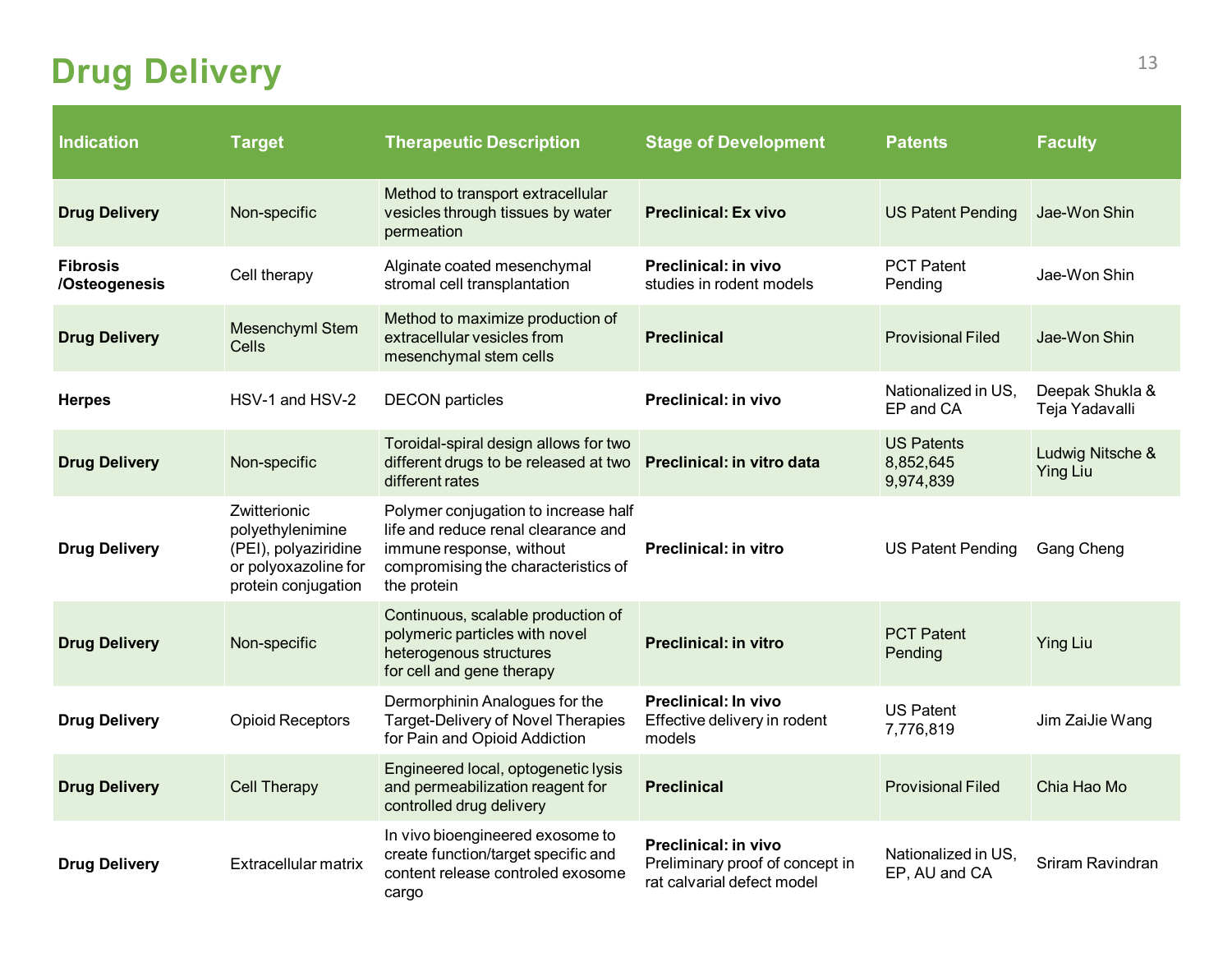#### **Drug Delivery**

| <b>Indication</b>    | <b>Target</b>                 | <b>Therapeutic Description</b>                                                                        | <b>Stage of Development</b>                                                                                                                                                                                 | <b>Patents</b>                                                      | <b>Faculty</b>                             |
|----------------------|-------------------------------|-------------------------------------------------------------------------------------------------------|-------------------------------------------------------------------------------------------------------------------------------------------------------------------------------------------------------------|---------------------------------------------------------------------|--------------------------------------------|
| <b>Drug Delivery</b> | Non-specific                  | Nano-hybrid delivery system for<br>anticancer, anti-viral and anti-<br>angiogenic agents              | <b>Preclinical: in vitro</b><br>No animal data to date                                                                                                                                                      | <b>US Patent</b><br>9,168,225                                       | Seungpyo Hong                              |
| <b>Drug Delivery</b> | Dermal delivery               | Hydrogel to treat wound healing                                                                       | Preclinical: in vivo<br>Proof of concept in animals<br>shows efficacy of repurposed<br>FDA-approved drug to facilitate<br>wound healing in diabetic animal<br>model. Human clinical trial in<br>preparation | <b>Provisional Patent</b><br>in preparation                         | Al Mancini, Tim Koh<br>& Paul Pluta        |
| <b>Drug Delivery</b> | Endothelial cells             | Myeloperoxidase-derived peptide                                                                       | Preclinical: in vivo<br>Validation of specific delivery of<br>peptidelinked compounds into<br>sub-endothelial spaces in mouse<br>models                                                                     | <b>US Patent</b><br>7,429,563                                       | Chinnaswamy<br>Tiruppathi & Asrar<br>Malik |
| <b>Drug Delivery</b> | Neutophils and<br>Macrophages | Albumin and Manoosylated-Albumin<br>Nanoparticles for targeted drug<br>delivery to inflammatory cells | <b>Preclinical: in vivo</b><br>Tested in MI and ARDS                                                                                                                                                        | Large portfolio at<br>various stages.<br>Includes Issued<br>Patents | <b>Asrar Malik</b>                         |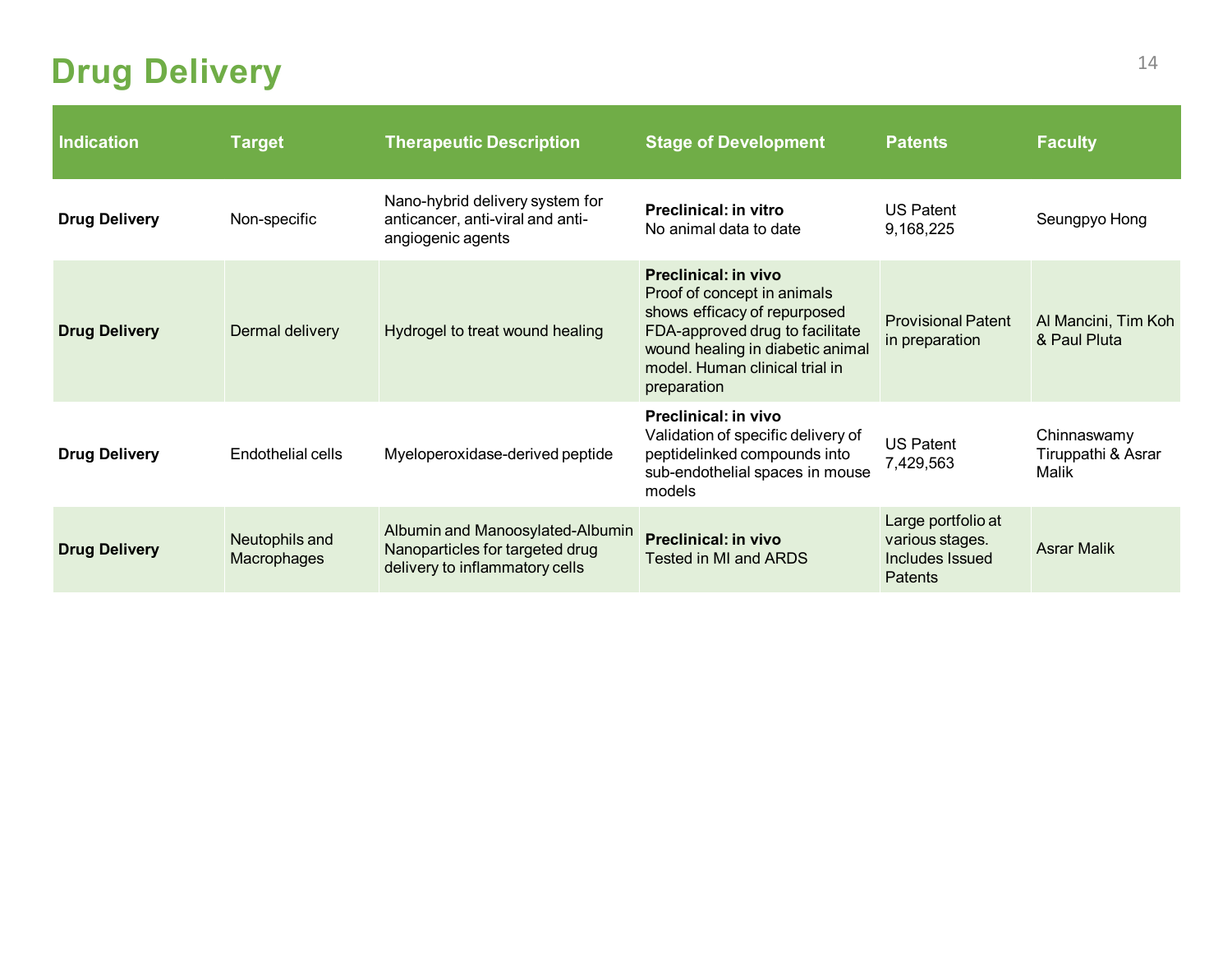# <span id="page-15-0"></span>**Diagnostics** 15

| <b>Disease/Condition</b>                                        | <b>Target/Marker</b>                                                                                                                     | <b>Stage of Development</b>                                                                                   | <b>Patents</b>                                  | <b>Faculty</b>                                     |
|-----------------------------------------------------------------|------------------------------------------------------------------------------------------------------------------------------------------|---------------------------------------------------------------------------------------------------------------|-------------------------------------------------|----------------------------------------------------|
| <b>Epilepsy</b>                                                 | Metabolite expression profile using MRI<br>Spectroscopy                                                                                  | Identified in human epileptic brain tissue                                                                    | US Patent Pending Jeff Loeb                     |                                                    |
| <b>Pancreatic Cancer</b>                                        | PCR-based assay using multiple data-<br>that can predict IPMN with high-malignant cancer cyst fluid<br>potential with up to 86% accuracy | driven targets to create an optimized model Assay run on multinational human pancreatic                       | Nationalized in US,<br>EP, CN, CA, AU<br>and JP | Ajay Maker                                         |
| <b>Point-of-Care Diagnostic</b>                                 | In vitro data of multiple bacteria types                                                                                                 | Novel Surface Chemistry of Filter Paper in<br>Point-of-Care Detection/ Working prototype                      | and EP                                          | Nationalized in US Yajing Song & Peter<br>Gyarmati |
| <b>Breast Cancer</b>                                            | Estrogen receptor binding agent                                                                                                          | In vitro development in progress                                                                              | US Patent Pending Gregory Thatcher              | Stephen DiMagno<br>Debra Tonetti                   |
| <b>Bioanalysis and</b><br>Imaging/Time-resolved<br>fluorescence | Metal chelators                                                                                                                          | Working prototype                                                                                             | <b>US Patent</b><br>10,961,197                  | <b>Lawrence Miller</b><br>Ali Mohamadi             |
| <b>Metastatic cancer</b>                                        | Tumor Cells and cancer stem cells                                                                                                        | Biomimetic device for capturing Circulating Validated using both human primary cancer<br>cells and cell lines | Nationalized in US<br>and EP                    | <b>Howard Ozer</b>                                 |
| Cancer                                                          | Transcriptome analytics to predict disease<br>progression and determine personalized<br>therapeutics                                     | Validated in human breast cancer                                                                              | US Patent Pending Yves Lussier                  |                                                    |
| Dry Eye Disease, Sjogren's Histatin Biomarkers<br><b>GVHD</b>   |                                                                                                                                          | Validated in a mouse model                                                                                    | Nationalized in US, Vinay Aakalu &<br>JP and EP | Sandeep Jain                                       |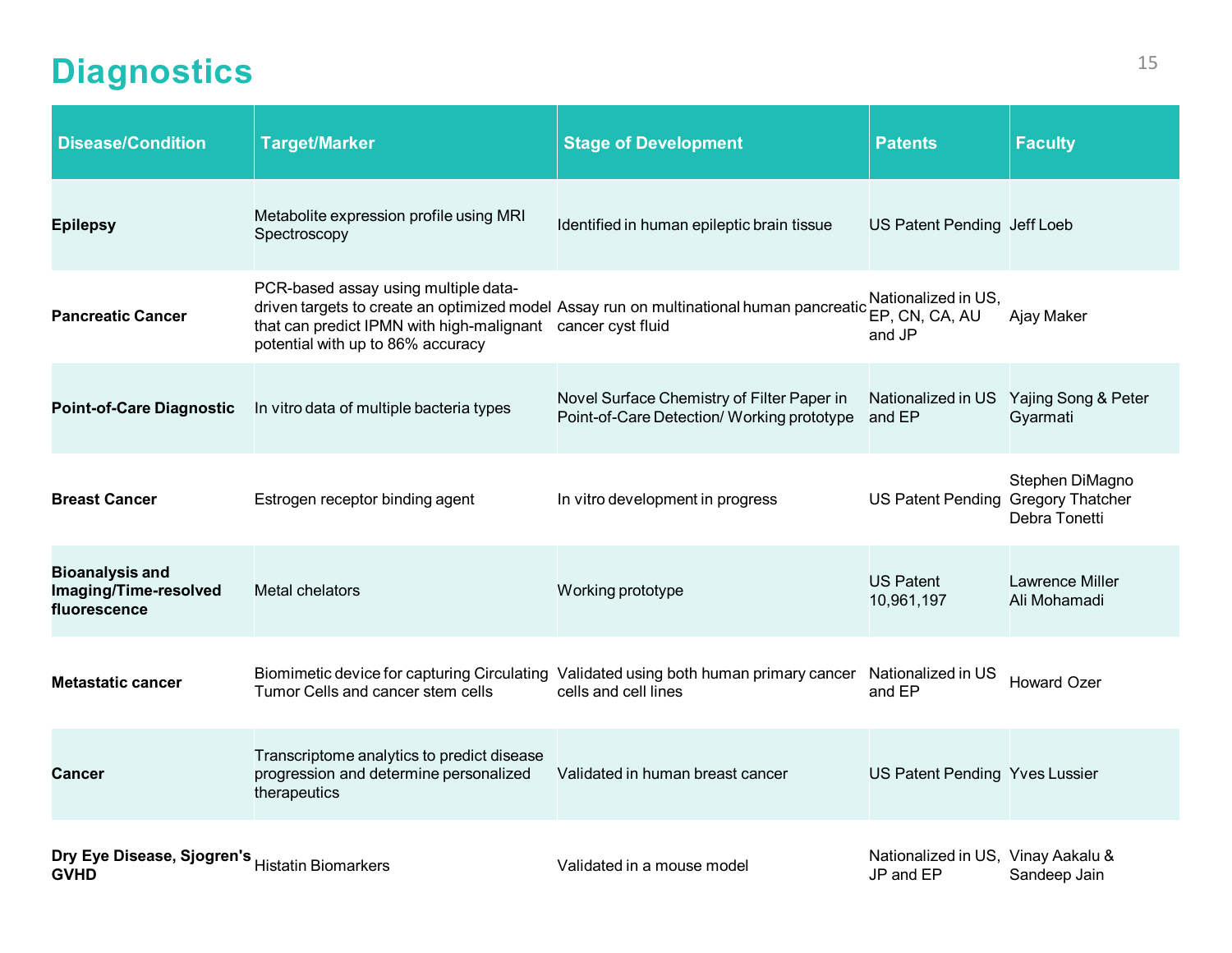#### **Diagnostics** 16

| <b>Disease/Condition</b>                            | <b>Target/Marker</b>                                                                                               | <b>Stage of Development</b>                                                                                                                                                                                                | <b>Patents</b>                                  | <b>Faculty</b>                           |
|-----------------------------------------------------|--------------------------------------------------------------------------------------------------------------------|----------------------------------------------------------------------------------------------------------------------------------------------------------------------------------------------------------------------------|-------------------------------------------------|------------------------------------------|
| <b>Peptide Biomarkers</b>                           | Dry eye Syndrome diagnostic and also<br>therapeutic                                                                | biomarker, diagnostic, and potentially<br>therapeutic, for ophthalmic or other system<br>diseases especially those associated with<br>inflammation, derangement in immunity,<br>oncologic changes, infection, and wounding | Nationalized in US, Vinay Aakalu &<br>JP and EP | Sandeep Jain                             |
| <b>Idiopathic Pulmonary</b><br><b>Fibrosis</b>      | Peripheral blood biomarkers                                                                                        | Validated in a small set of human samples                                                                                                                                                                                  | <b>US Patent</b><br>10,036,069                  | Joe Garcia                               |
| <b>Cellular Lipids</b>                              | In Situ Quantitative imaging with specific<br>molecular sensors for detection from<br><b>Cholesterol to Cancer</b> | Demonstration of several in situ molecular<br>sensors                                                                                                                                                                      | <b>Material License</b>                         | Wonhwa Cho                               |
| <b>Diagnostic imaging</b>                           | Chelating agent for use in diagnostic<br>imaging and radioimmunotherapy                                            | Ongoing mouse in vivo study                                                                                                                                                                                                | <b>Provisional Filed</b>                        | Duncan Wardrop<br><b>Lawrence Miller</b> |
| <b>Radiation-induced</b><br>gastrointestinal injury | Reactive oxygen species                                                                                            | Validated in a mouse model                                                                                                                                                                                                 | <b>US Patent</b><br>9,643,985                   | Marcelo Bonini                           |
| <b>Rheumatoid Arthritis</b>                         | <b>Several Biomarkers</b>                                                                                          | Patient Data from 41 year community based, Not Yet Filed<br>case-control cohort study                                                                                                                                      |                                                 | <b>Edward Barbour</b>                    |
| <b>COVID-19</b>                                     | SARS-CoV-2                                                                                                         | BioAerium: Airborne monitor to detect SARS-<br>CoV-2 wild-type and mutations in airborne<br>samples using Nucleic Acid Amplification<br>Techniques (NAT)                                                                   | <b>Provisional Filed</b>                        | Igor Paprotny                            |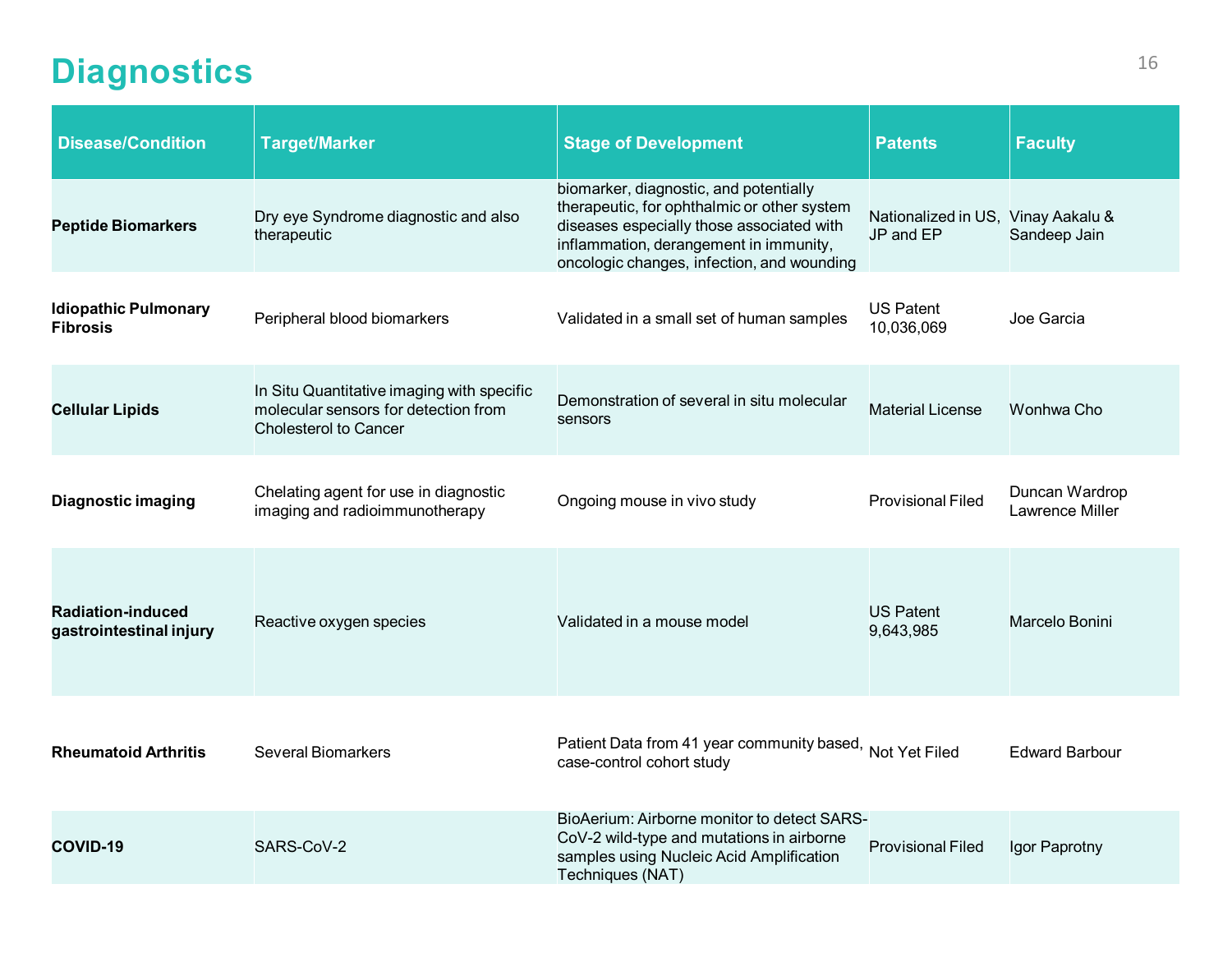# <span id="page-17-0"></span><sup>17</sup> **Ophthalmology**

| <b>Disease/Condition</b>                             | <b>Target</b>                                                                           | <b>Target/Marker</b>                                                                                                                                                                                     | <b>Stage of Development</b>                                                                                                                                        | <b>Patents</b>                                                                                                                                                | <b>Faculty</b> |
|------------------------------------------------------|-----------------------------------------------------------------------------------------|----------------------------------------------------------------------------------------------------------------------------------------------------------------------------------------------------------|--------------------------------------------------------------------------------------------------------------------------------------------------------------------|---------------------------------------------------------------------------------------------------------------------------------------------------------------|----------------|
| AMD, sepsis, cancer<br>and inflammatory<br>disorders | End-binding 3<br>protein                                                                | IP 3R derivative peptide targeting the<br>inhibtion of EB3 to treat AMD as lead<br>indication with additional data<br>demonstrating therapeutic efficacyin<br>sepsis, allergy/asthma and<br>inflammation | <b>Preclinical:</b><br>Efficacy demonstrated in<br>mouse and non-human<br>primatesmodels of<br>AMDand mousemodels of<br>sepsis, allergy/asthma and<br>inflammation | Allowed or issued patents<br>in US and 30 countries<br>worldwide                                                                                              | Yulia Komorova |
| Dry eye, retinopathy,<br>angiogenesis                | <b>VEGF Activation</b>                                                                  | Fusion peptide inhibitor based on<br>Histaminesm. Applications in wound<br>healing, metal ion chelation, anti-<br>inflammatory effects and angiogenesis                                                  | <b>Preclinical:</b><br>In vitro data, In vivo data in<br>mouse                                                                                                     | US Patent 10,800,822<br>Nationalized in EP, CN and<br><b>JP</b>                                                                                               | Vinay Aakalu   |
| <b>MEK inhibitors</b>                                | <b>MEK</b> inhibitors for<br>corneal scarring<br>and<br>neovascularization              | Therapeutic targeting Aniridia<br>associated with PAX6 deficiency                                                                                                                                        | <b>Preclinical:</b><br>In vivo mouse data                                                                                                                          | <b>US Patent Pending</b>                                                                                                                                      | Ali Djalilian  |
| <b>Peptide Therapeutic</b>                           | Functional<br>Pentapeptide for<br><b>Treatment and</b><br>Diagnosis of<br>Human Disease | A new pentapeptide compound that<br>enhances epithelial wound healing<br>(multiple surfaces) and is positively<br>associated with the histatin peptide-<br>family to promote similar effects             | <b>Preclinical:</b><br>In vivo mouse data                                                                                                                          | <b>PCT Patent Pending</b>                                                                                                                                     | Vinay Aakalu   |
| <b>DNAase</b>                                        | Dry eye disease                                                                         | Tear deficient dry eye disease                                                                                                                                                                           | Phase I/II human clinical<br>trial: completed                                                                                                                      | US Patents 9,867,871 and<br>10,328,129<br>EP, IL, ZA, CA, MX, RU,<br><b>KR ad JP Patents Issued</b><br><b>AU Patent Allowed</b><br>Nationalized in BR, IN, CN | Sandeep Jain   |
| <b>Repurposed FDA</b><br>approved<br>therapeutic     | Dry eye disease                                                                         | Novel Target in Eye                                                                                                                                                                                      | <b>Investigator initiated IND</b>                                                                                                                                  | Nationalized in US, CA,<br>MX, EP, BR, CN and RU                                                                                                              | Sandeep Jain   |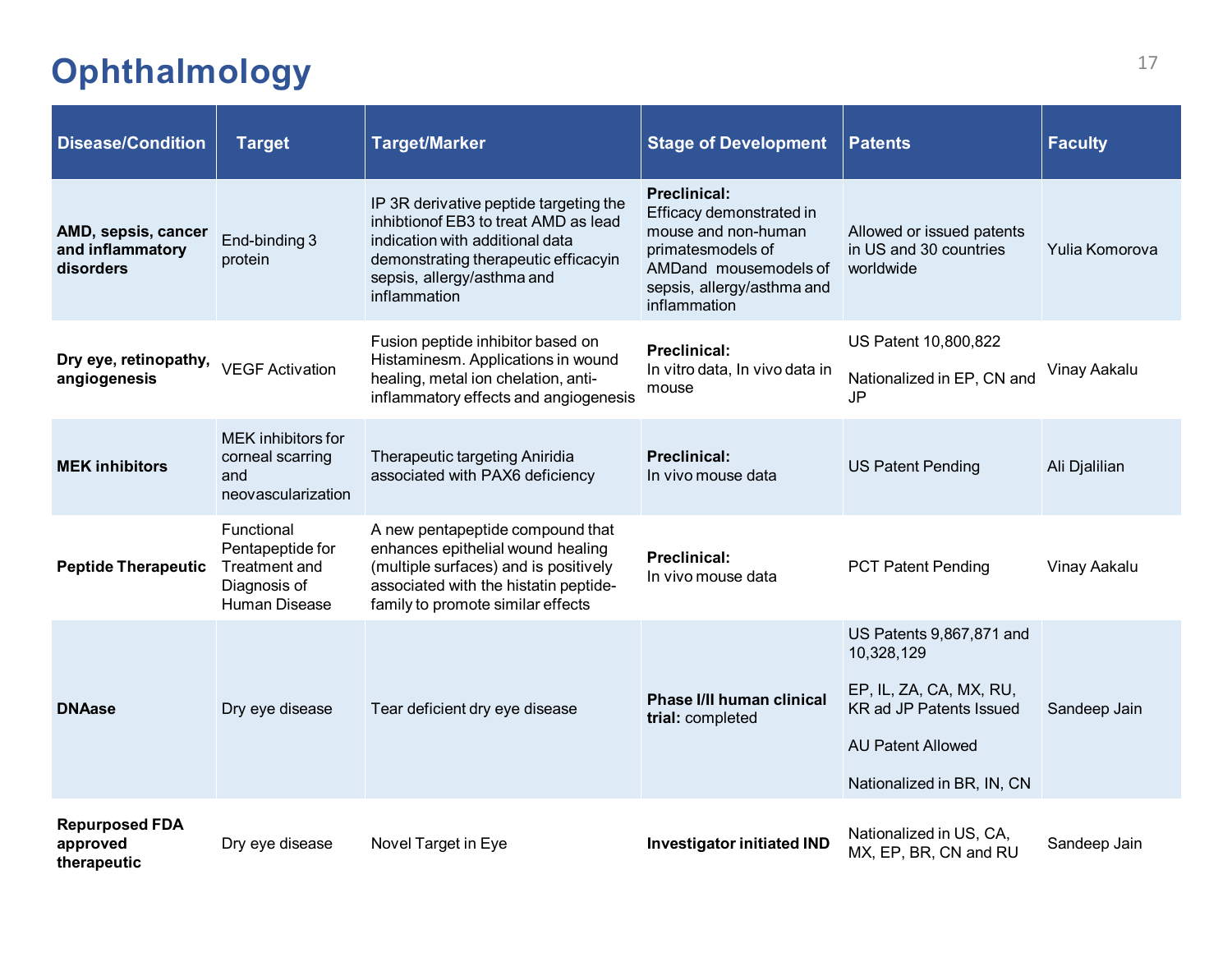#### <sup>18</sup> **Ophthalmology**

| <b>Disease/Condition</b>                           | <b>Target</b>                                                                    | <b>Target/Marker</b>                                                                                                                                                                                                                                                                           | <b>Stage of Development</b>                                                                                                | <b>Patents</b>                                                                                                   | <b>Faculty</b>                                    |
|----------------------------------------------------|----------------------------------------------------------------------------------|------------------------------------------------------------------------------------------------------------------------------------------------------------------------------------------------------------------------------------------------------------------------------------------------|----------------------------------------------------------------------------------------------------------------------------|------------------------------------------------------------------------------------------------------------------|---------------------------------------------------|
| <b>Tumor &amp; Ocular</b><br>Angiogenesis          | <b>Selective VEGF</b><br>regulation through<br>KAI                               | Peptide based inhibitor of VEGF activation                                                                                                                                                                                                                                                     | <b>Preclinical:</b><br>In vitro validation and early<br>in vivo studies in a mouse<br>lung cancer model                    | <b>US Patent</b><br>11,299,524<br><b>AU Patent</b><br>Allowed<br>Nationalized in<br>EP, NZ, SG, JP,<br><b>CN</b> | Kaori Yamada &<br><b>Asrar Malik</b>              |
| <b>Corneal Scarring,</b><br>Ocular<br>Angiogenesis | PAX <sub>6</sub>                                                                 | MEK inhibitors can limit the corneal scarring,<br>opacification and neovascularization in severe<br>corneal injury and disease                                                                                                                                                                 | <b>Preclinical:</b><br>in vivo murine model                                                                                | <b>US Patent</b><br>Pending                                                                                      | Ali Djalilian                                     |
| <b>Peptide Biomarkers</b>                          | Dry eye Syndrome<br>diagnostic and also<br>therapeutic                           | Biomarker, diagnostic, and potentially<br>therapeutic, for ophthalmic or other system<br>diseases especially those associated with<br>inflammation, derangement in immunity,<br>oncologic changes, infection, and wounding                                                                     | <b>Preclinical:</b><br>some animal data                                                                                    | Nationalized in<br>US, JP and EP                                                                                 | Vinay Aakalu &<br>Sandeep Jain                    |
| <b>Diabetic</b><br>Retinopathy                     | NAMPT enzymatic<br>activation to increase<br>concentration of<br>NAD in the eye. | Decrease in NAD+ levels is attributed to an<br>imbalance between NAD+ synthesis and<br>consumption given that the expression and<br>activity of enzymes critical to NAD+ synthesis<br>decline with increasing age despite the fact<br>that the obligatory requirement for NAD+<br>remains high | <b>Preclinical:</b><br>Compounds have been<br>biochemically confirmed to<br>increase enzymatic Kcat for<br>NAD+ production | <b>Provisional Filed</b>                                                                                         | Kiira Ratia Greg<br>Thatcher and A.<br>Kazlauskas |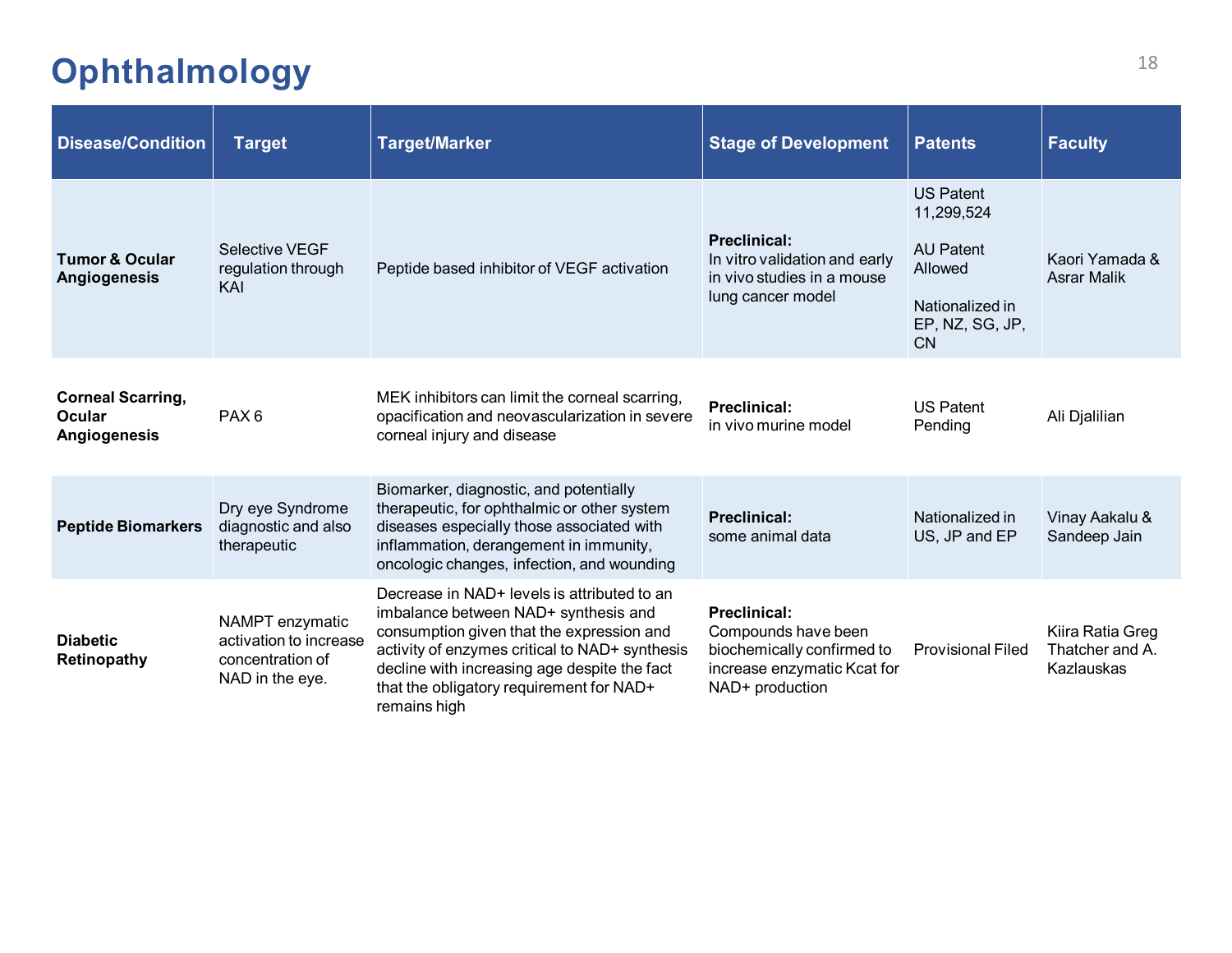# <span id="page-19-0"></span>**Ophthalmology Devices**

| <b>Device</b>                                                                                              | <b>Function</b>                                                                                                                                    | <b>Stage of Development</b>           | <b>Patents</b>                       | <b>Faculty</b>                        |
|------------------------------------------------------------------------------------------------------------|----------------------------------------------------------------------------------------------------------------------------------------------------|---------------------------------------|--------------------------------------|---------------------------------------|
| <b>Corneal Blindness</b>                                                                                   | <b>Medical Device</b>                                                                                                                              | Prototype                             | Nationalized in US<br>and EP         | Mark Rosenblatt,<br><b>Charles Yu</b> |
| Ophthalmology                                                                                              | Intra-vitreal injections                                                                                                                           | Prototype; animal data                | PCT Patent Pending Yannek Leiderman  |                                       |
| <b>Al Classification of</b><br><b>Diseases</b>                                                             | Artificial intelligence classification<br>methodology to differentiate between<br>normal and diseased states of ocular<br>conditions               | AI model developed from clinical data | Nationalized in US<br>and EP         | Xincheng Yao                          |
| Non-contact non-mydriatic<br>fundus camera Ultra wide<br>angle                                             | By freeing the pupil for collecting imaging<br>light only, trans-pars-planar illumination<br>enables >200ofundus view in single-shot<br>images     | Prototype; human data                 | Nationalized in US.<br>CN and EP     | Xincheng Yao                          |
| <b>Multimodal OCT for</b><br>concurrent imaging of<br>retinal neural activity and<br>vascular hemodynamics | Fosters the study of neurovascular<br>coupling mechanisms in the retina,<br>providing a new method for retinal disease<br>detection and diagnosis. | Prototype; human data                 | <b>US Patent Pending</b>             | Xincheng Yao                          |
| <b>Novel Keratoprostheses</b>                                                                              | Sutureless Keratoprosthesis with flexible<br>component for treatment of corneal<br>blindness                                                       | Prototypes; rabbit data               | Nationalized in US.<br>EP, IN and SG | <b>Mark Rosenblatt</b><br>Charles Yu  |
| <b>Miniaturized indirect</b><br>ophthalmoscopy                                                             | Miniaturized indirect ophthalmoscopy for<br>wide-field fundus photography.                                                                         | Prototype; human data                 | Nationalized in US.<br>CN and EP     | Xincheng Yao                          |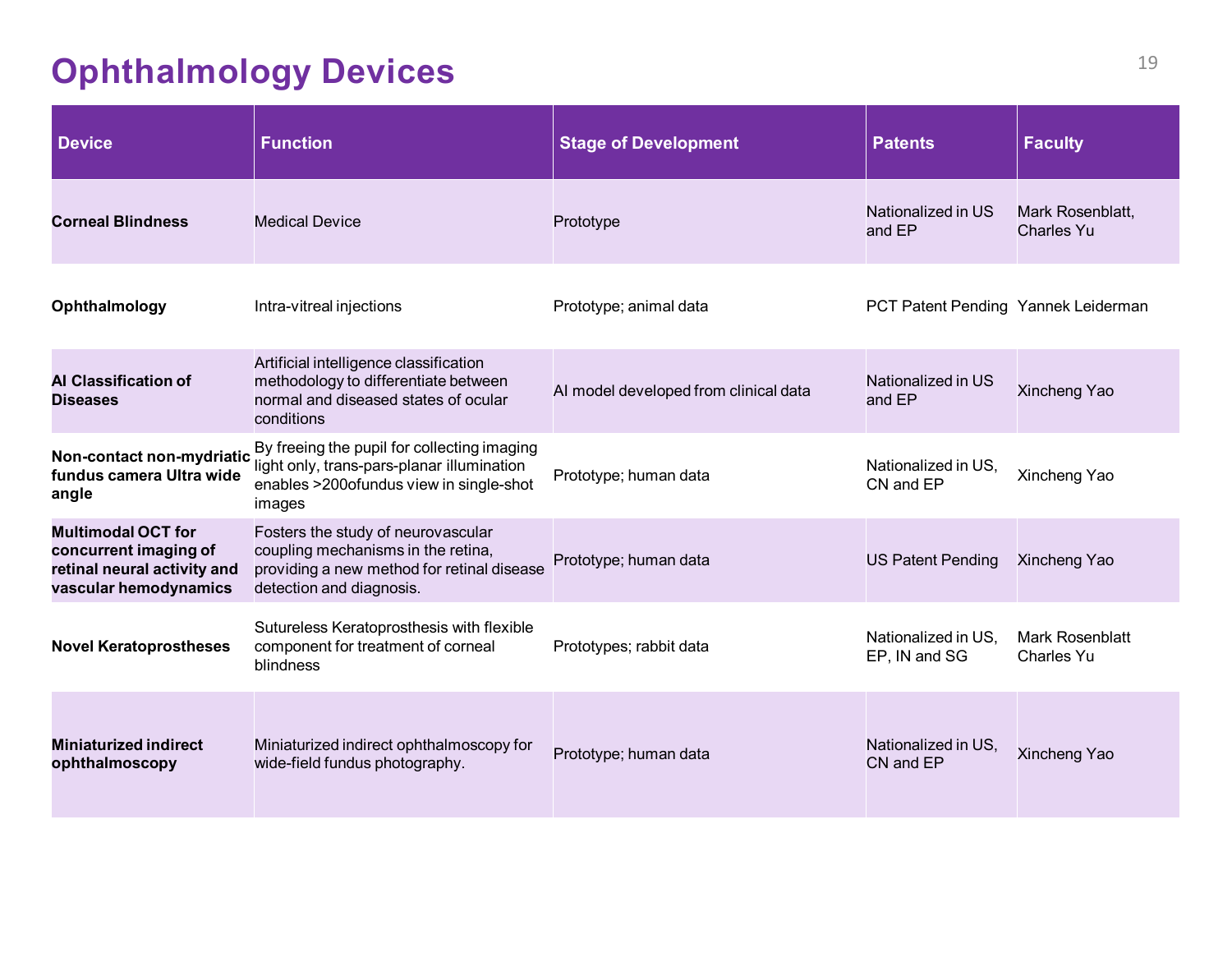# **Ophthalmology Devices**

| <b>Device</b>                                      | <b>Function</b>                                                              | <b>Stage of Development</b>           | <b>Patents</b>                      | <b>Faculty</b>   |
|----------------------------------------------------|------------------------------------------------------------------------------|---------------------------------------|-------------------------------------|------------------|
| <b>Optical coherence</b><br>tomography angiography | OCT feature analysis guided artery-vein<br>differentiation in OCTA           | AI model developed from clinical data | Nationalized in US<br>and EP        | Xincheng Yao     |
| <b>Microsurgery OCT</b><br>guidance                | <b>Optical Coherence Tomography Image-</b><br>Guided Microsurgery of the Eye | Prototype                             | Nationalized in US,<br>EP and AU    | Yannek Leiderman |
| <b>Transcorneal Telescope</b>                      | Visual aid for vision impairment due to eye<br>diseases                      | Prototype                             | US Patent 8,506,626 Jose de la Cruz |                  |
| <b>Contrast Sensitivity Chart</b>                  | Diagnostic tool for assessing contrast<br>sensitivity in a subject           | Final product                         | <b>US Patent Pending</b>            | Jason McAnany    |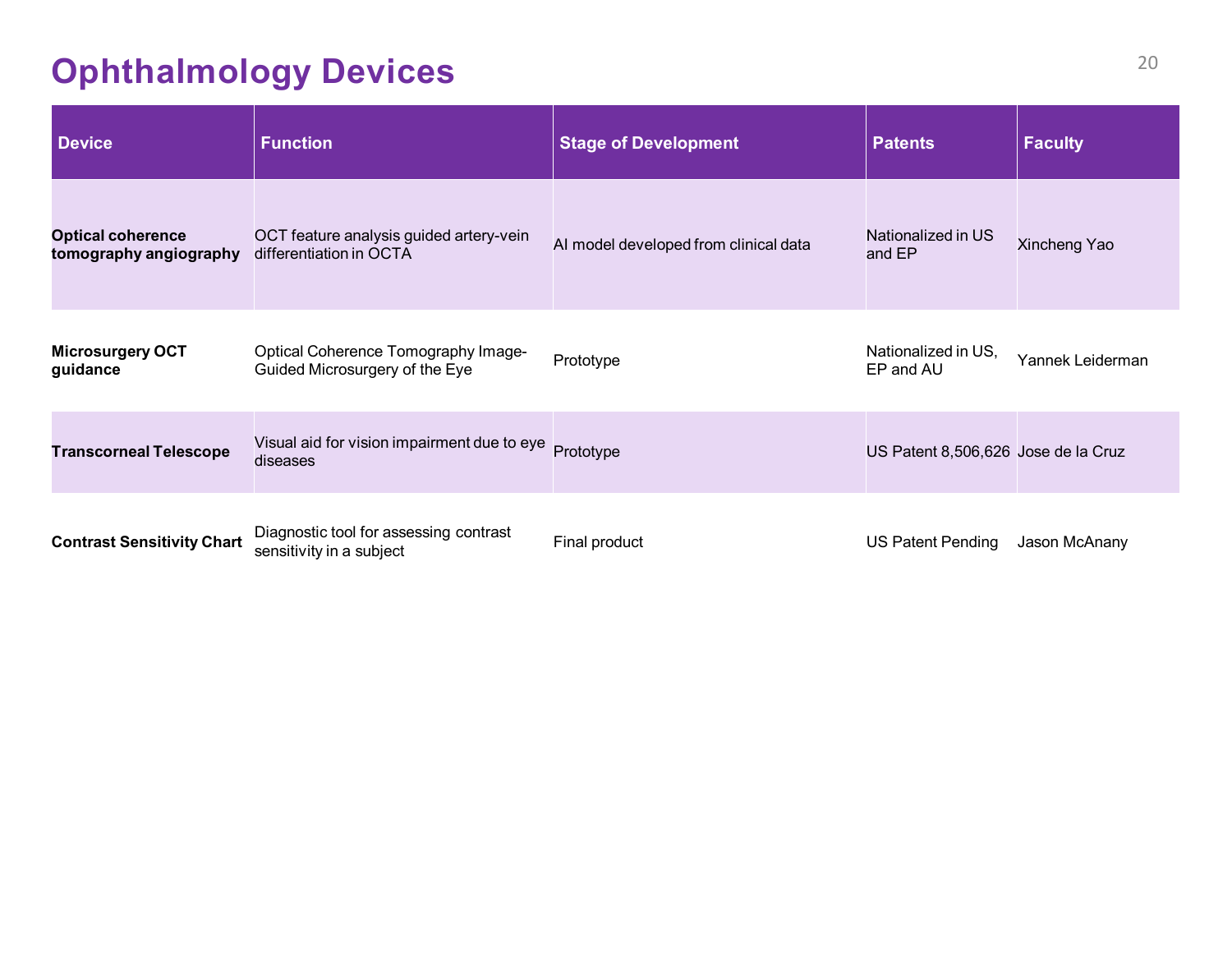#### <span id="page-21-0"></span>**Medical Devices**

| <b>Device</b>                                                                        | <b>Function</b>                                                                                                                                                  | <b>Stage of Development</b>                                                                                                                                                                                 | <b>Patents</b>                           | <b>Faculty</b>                      |
|--------------------------------------------------------------------------------------|------------------------------------------------------------------------------------------------------------------------------------------------------------------|-------------------------------------------------------------------------------------------------------------------------------------------------------------------------------------------------------------|------------------------------------------|-------------------------------------|
| <b>Catheters</b>                                                                     | Catheter head design for use in the<br>suprachoroidal space                                                                                                      | The complete navigational system was<br>tested in various models to demonstrate<br>functionality, including tip articulation,<br>obstacle maneuvering and avoidance, and<br>targeted delivery of a payload. | PTC Patent Pending Anthony Felder        |                                     |
| <b>Stroke Rehab</b>                                                                  | A Soft Exoskeletal Network of Elastic,<br>Nonlinear Torque Field Generators for<br>Neurorehabilitation                                                           | simple, customizable tool capable of<br>providing assistive torques to patients with<br>motor deficits                                                                                                      | <b>US Patent Pending</b>                 | James Patton                        |
| <b>Operating table Patient</b><br><b>Stabilizer</b>                                  | Operating table for procedures in the<br>Trendelenburg position to reduce stress on<br>nerves and prevent musculoskeletal injury                                 | Prototype                                                                                                                                                                                                   | Nationalized in US,<br>EP and AU         | <b>Michael Young</b>                |
| <b>Rapid Pathogen ID</b>                                                             | Instrument free detection of pathogens from<br>small blood sample                                                                                                | Prototype                                                                                                                                                                                                   | Nationalized in US<br>and EP             | Peter Gyarmati                      |
| <b>Spine</b>                                                                         | Method and device for delivering solution to<br>posterolateral fusion: Medicant delivery in a<br>fenestrated rod of the posterolateral fusion<br>fixation system | Device build and physically tested                                                                                                                                                                          | <b>US Patent Pending</b>                 | Ankit Mehta & Philip<br>Ostrov      |
| <b>Ankle Stroke Rehab</b><br><b>Device</b>                                           | Affordable at-home digital rehabilitation<br>device for post-stroke ankle recovery.                                                                              | Prototype                                                                                                                                                                                                   | Nationalized in US.<br>EP, CA, KR and SG | Sangeetha<br>Madhavan               |
| <b>Pressure-indicating</b><br>material                                               | Medical device-related pressure injury<br>prevention pressure-indicating material                                                                                | Prototype                                                                                                                                                                                                   | <b>PCT Patent Pending</b>                | Alexander Yarin &<br>Youngkwan Song |
| <b>Protective Mesh of</b><br><b>Proximal</b><br>Ventriculoperitoneal<br><b>Shunt</b> | Device that prevents debris from clogging<br>the shunt tubing in Hydrocephalus patients                                                                          | Early prototype exists                                                                                                                                                                                      | <b>Provisional Filed</b>                 | Ankit Mehta                         |
| <b>Anterior CSF Leak Cage</b>                                                        | Anterior cervical discectomy and fusion<br>(ACDF) leak repair implant                                                                                            | Conceptual drawings for early prototype                                                                                                                                                                     | <b>Provisional Filed</b>                 | Ankit Mehta                         |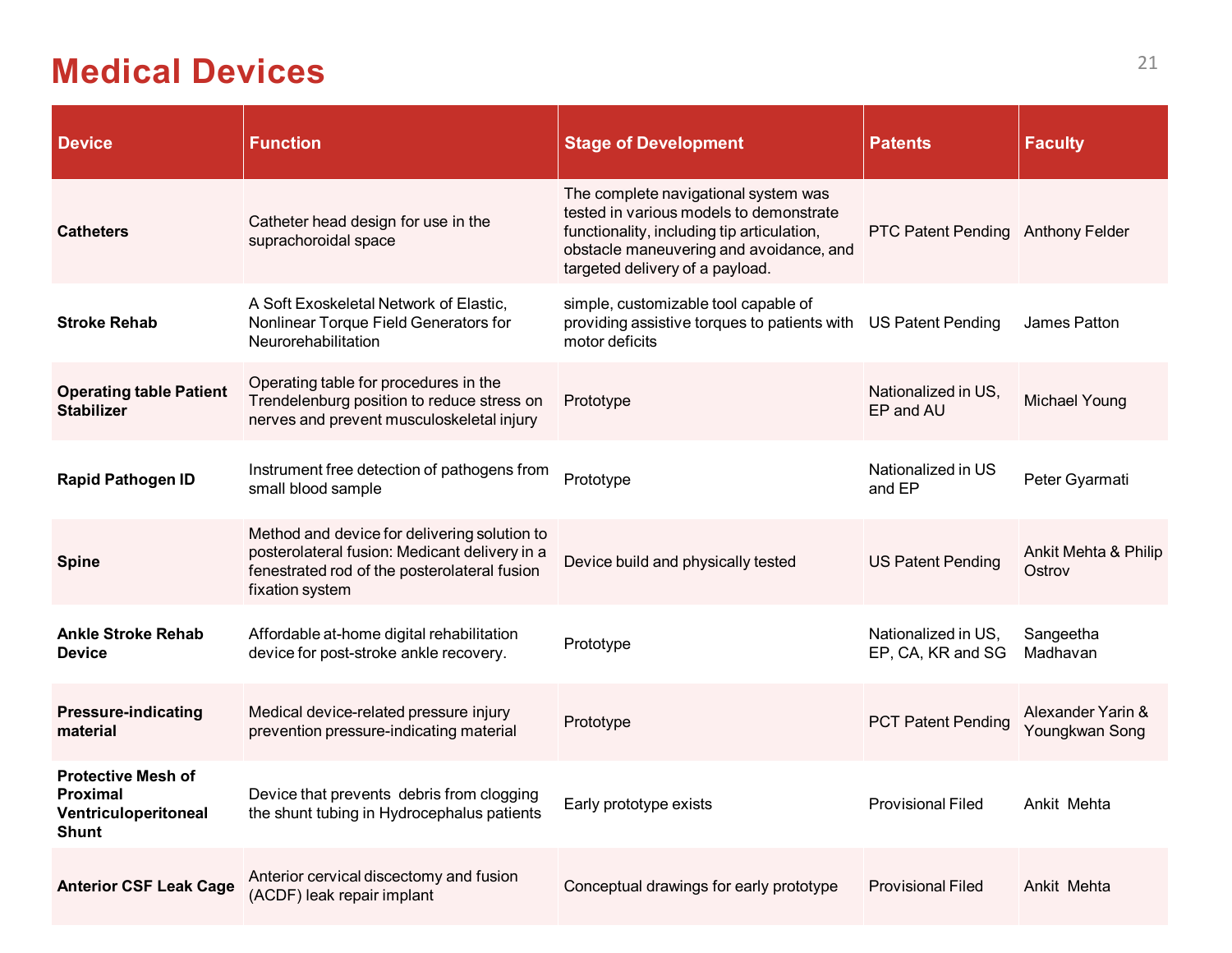#### **Medical Devices**

| <b>Device</b>                                                           | <b>Function</b>                                                                                                                                                                                                                                                                                                                                                                                                                          | <b>Stage of Development</b>                                                | <b>Patents</b>                       | <b>Faculty</b>       |
|-------------------------------------------------------------------------|------------------------------------------------------------------------------------------------------------------------------------------------------------------------------------------------------------------------------------------------------------------------------------------------------------------------------------------------------------------------------------------------------------------------------------------|----------------------------------------------------------------------------|--------------------------------------|----------------------|
| <b>DuraClose</b>                                                        | Device that repairs tears/punctures in the dura mater                                                                                                                                                                                                                                                                                                                                                                                    | Early prototype exists                                                     | <b>Provisional Filed</b>             | Ankit Mehta          |
| <b>Urine Flow Meter</b>                                                 | Automated Urineometer for ICO                                                                                                                                                                                                                                                                                                                                                                                                            | Prototype                                                                  | <b>US Patent Pending</b>             | Michael Young<br>etc |
| <b>Extendable Intravenous</b><br><b>Catheter</b>                        | A catheter designed for pediatric patients                                                                                                                                                                                                                                                                                                                                                                                               | Prototype being developed                                                  | US Patent 9,517,324 Girish Desphande |                      |
| <b>Catheter tubing</b>                                                  | Biocompatible, non-biodegradable and antifouling<br>polyurethane                                                                                                                                                                                                                                                                                                                                                                         | In vitro/early in-vivo                                                     | Nationalized in US,<br>EP and CN     | <b>Gang Cheng</b>    |
| <b>Type I Diabetes</b>                                                  | Novel islet transport                                                                                                                                                                                                                                                                                                                                                                                                                    | <b>Mathematical Model</b>                                                  | Algorithm                            | Jose Oberholzer      |
| <b>Jaw-Thrust and</b><br><b>Immobilization Device</b>                   | A device to open and maintain an airway in an<br>unconscious patient without any continuous attention                                                                                                                                                                                                                                                                                                                                    | Tested using a human patient<br>simulator in an obstructed airway<br>state | US Patent 9,125,745 Girish Desphande |                      |
| <b>Endotracheal tube</b>                                                | A two-port endotracheal tube designed to decrease<br>the incidence of unplanned extubations with (1) a<br>straight port used during intubation for suction tubing<br>and introduction of other instruments (e.g.,<br>bronchoscope, in-line suction, or endotracheal tube<br>exchanger devices) and (2) a distal (curved port)<br>used for connecting endotracheal tube to a ventilator<br>and sensors used for end-tidal CO2 measurement | Prototype                                                                  | US Patent 8,991,396 Girish Desphande |                      |
| Device for insertion of<br>spinal cord stimulation<br>paddle electrodes | This device decreases pressure on the midline spinal<br>structures, primarily the spinal cord, and instead main<br>pressure points will be at the lateral aspects of the<br>spinal canal, away from the spinal cord itself                                                                                                                                                                                                               | Theoretical concept exists                                                 | <b>US Patent</b><br>9,351,752        | Konstantin Slavin    |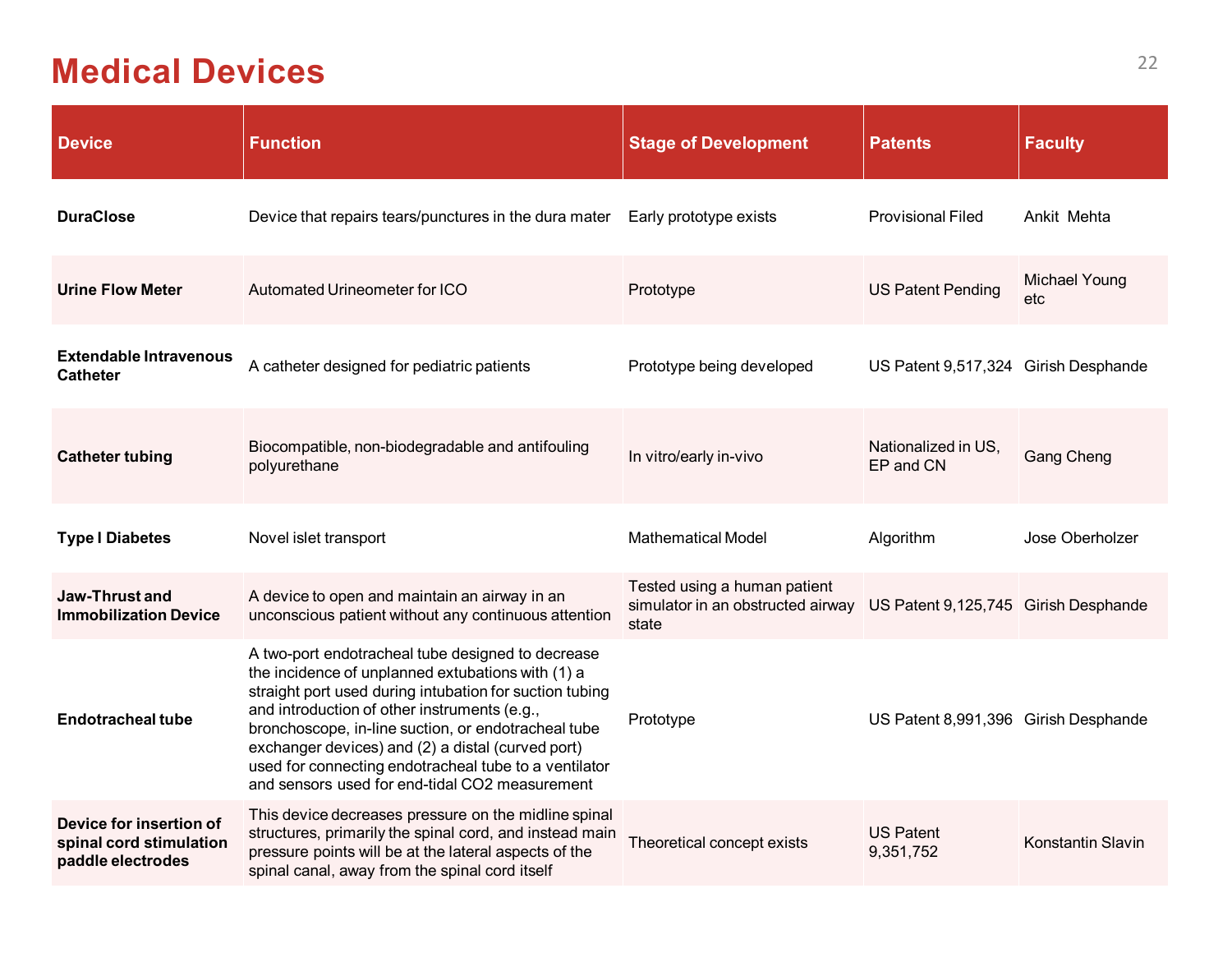#### **Medical Imaging**

| <b>Device</b>          | <b>Function</b>                                                                                                     | <b>Stage of Development</b> | <b>Patents</b>               | <b>Faculty</b> |
|------------------------|---------------------------------------------------------------------------------------------------------------------|-----------------------------|------------------------------|----------------|
| <b>Medical Imaging</b> | MRI with sub-millisecond temporal resolution<br>for cardiac valve imaging and scanner<br>calibration (Eddy current) |                             | <b>US Patent Pending</b>     | Joe Zhou       |
| <b>Medical Imaging</b> | Method for Correcting Geometric Distortion in<br>Echo-Planar Magnetic Resonance Imaging                             |                             | <b>Provisional Filed</b>     | Joe Zhou       |
| <b>Medical Imaging</b> | Rapid MRI with High Motion Tolerance                                                                                |                             | US Patent 9,645,211 Joe Zhou |                |
| <b>Medical Imaging</b> | Time-Efficient Phase Error Correction in EPI-<br><b>PROPELLER</b>                                                   |                             | US Patent 9,612,307 Joe Zhou |                |
| <b>Medical Imaging</b> | Method for Reducing Image Distortion in<br>Echo Planar MRI                                                          |                             | US Patent 9,797,970 Joe Zhou |                |
| <b>Medical Imaging</b> | Tagging distance dependent Z-spectral<br>(TADDZ) MRI for B0-corrected arterial spin<br>labeling (ASL) imaging       |                             | <b>US Patent Allowed</b>     | Kejia Cai      |
| <b>Medical Imaging</b> | Methods for Reducing Fold-Over Artifacts in<br><b>Magnetic Resonance Imaging</b>                                    |                             | US Patent 8,847,594 Joe Zhou |                |
| <b>Medical Imaging</b> | 3D reduced Field-of-View imaging                                                                                    |                             | <b>Provisional Filed</b>     | Joe Zhou       |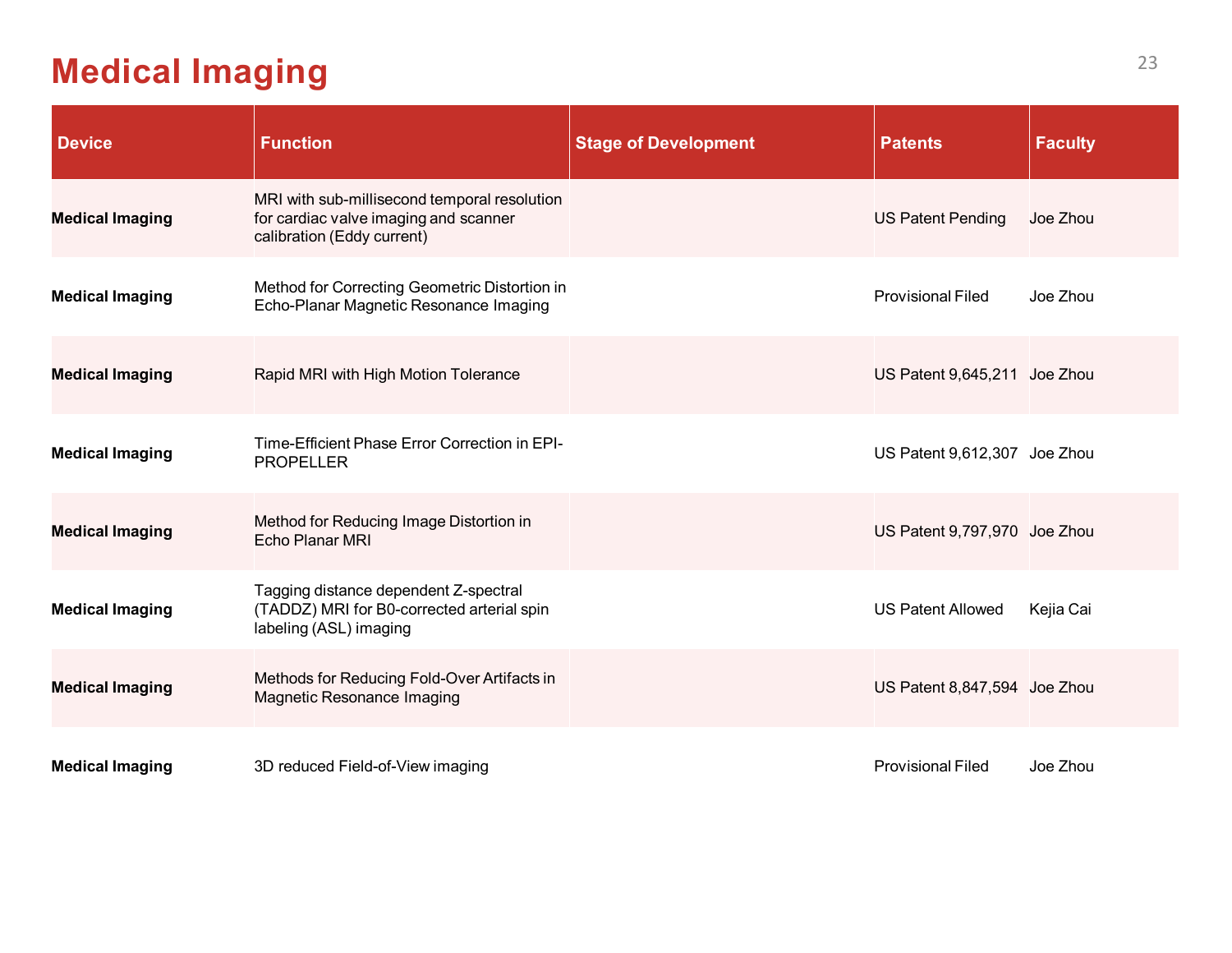#### <span id="page-24-0"></span>**Software**

| <b>Title</b>                                          | <b>Target or</b><br><b>Indication</b>              | <b>Description</b>                                                                                                                                                                                                                                                                  | <b>Stage of Development</b>                                                                                                     | <b>Intellectual</b><br><b>Property</b> | <b>Faculty</b>                               |
|-------------------------------------------------------|----------------------------------------------------|-------------------------------------------------------------------------------------------------------------------------------------------------------------------------------------------------------------------------------------------------------------------------------------|---------------------------------------------------------------------------------------------------------------------------------|----------------------------------------|----------------------------------------------|
| <b>Fit-N Strong</b>                                   | <b>Osteoarthritis</b>                              | An evidence-based exercise<br>program to treat osteoarthritis.<br>This program is currently being<br>taught in almost 100 sites in 24<br>states.                                                                                                                                    | https://www.fitandstrong.org/                                                                                                   | Copyright                              | <b>Susan Hughes</b>                          |
| <b>DEEP</b>                                           | <b>Diabetes</b>                                    | This is a diabetes education and<br>self-management program<br>endorsed by CMS                                                                                                                                                                                                      | Commercially deployed<br>https://mwlatino.uic.edu/deep-program/                                                                 | Copyright                              | Amparo Castillo                              |
| <b>My IDEA</b>                                        | <b>Drug-Eluting Stent</b>                          | My IDEA: Patient-Centered<br><b>Tablet Application for Improving</b><br>Medication Adherence after a<br><b>Drug-Eluting Stent</b>                                                                                                                                                   | Clinical trials with patients have been<br>conducted.<br>https://www.frontiersin.org/articles/10.3389<br>/fpubh.2016.00272/full | Copyright                              | <b>Andrew Boyd</b>                           |
| <b>CATCH-IT</b>                                       |                                                    | Evidence based computerized<br>Adolescent depression cognitive behavioral therapy for<br>depressed adolescents                                                                                                                                                                      | Clinical trials with patients have been<br>conducted.<br>https://www.ncbi.nlm.nih.gov/pmc/articles/<br>PMC6290998/              | Copyright                              | Benjamin Van<br>Voorhees                     |
| <b>LUPUS-PRO</b>                                      | <b>SLE Lupus</b>                                   | <b>Patient Reported Outcomes</b><br>Questionnaire                                                                                                                                                                                                                                   | Used by pharmaceutical and clinical units<br>to gauge disease severity<br>http://www.lupuspro.com/information.html              | Copyright                              | <b>Alan Simon Pickard</b><br>Meenakshi Jolly |
| <b>Medicinal Cannabis</b><br><b>Technical Manuals</b> | Medical<br>Marijuana/Cannabis                      | Laboratory protocols describing<br>the processing of medical<br>cannabinoid products                                                                                                                                                                                                | Turn-key validated protocols                                                                                                    | Copyright                              | Jennifer Bash                                |
| <b>LEAD Experience</b>                                | Legislative Education<br>& Advocacy<br>Development | Interdisciplinary software (learning<br>module) designed to teach health<br>policy to medical students                                                                                                                                                                              | 2 week program that has already been<br>rolled out in some states                                                               | Copyright                              | James Ronayne                                |
| <b>Academic Detailing</b><br><b>Surveys</b>           | <b>Opioid Death</b>                                | Academic Detailing: a<br>comprehensive and novel method<br>od educational outreach designed<br>to arm providers with current<br>Prevention Counselling evidenced-based information<br>through individual face to face<br>interactions between PharmD<br>professionals and patients. | Available for Licensing from UIC                                                                                                | Copyright                              | Simon Pickard and<br><b>Todd Lee</b>         |

a sa kacamatan ing Kabupatèn Kabupatèn Kabupatèn Kabupatèn Kabupatèn Kabupatèn Kabupatèn Kabupatèn Kabupatèn K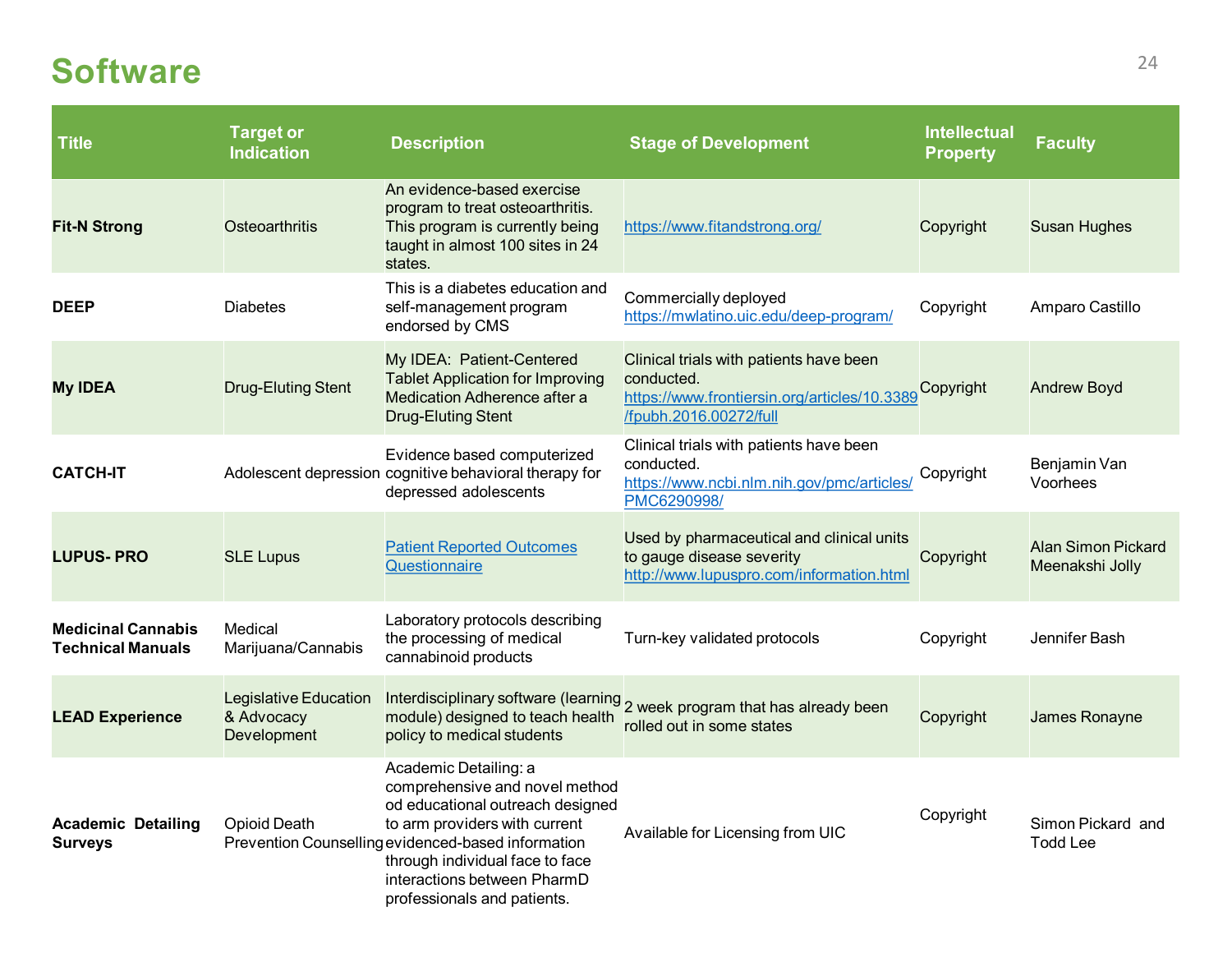#### <span id="page-25-0"></span>**Rare Diseases** 25

| <b>Title</b>                                                                                                   | <b>Target or</b><br><b>Indication</b>                                                                                                                                                                   | <b>Description</b>                                                                                                                                                       | <b>Stage of Development</b>                                                                                                                                                                                                                      | Intellectual Property Faculty                                                              |                                                     |
|----------------------------------------------------------------------------------------------------------------|---------------------------------------------------------------------------------------------------------------------------------------------------------------------------------------------------------|--------------------------------------------------------------------------------------------------------------------------------------------------------------------------|--------------------------------------------------------------------------------------------------------------------------------------------------------------------------------------------------------------------------------------------------|--------------------------------------------------------------------------------------------|-----------------------------------------------------|
| <b>Charcot Marie</b><br><b>Tooth (CMT)</b>                                                                     | HDAC6                                                                                                                                                                                                   | Nanomolar inhibitors of HDAC6<br>highly selective over other<br><b>HDACs</b>                                                                                             | Preclinical: in vivo<br>Compounds were dosed into<br>transgenic models of CMT and<br>successfully blunted the disease in<br>a transgenic animal model                                                                                            | US Patents 10,456,394<br>and 9,409,858<br>JP Patent Issued<br>Nationalized in CA and<br>EP | Alan Kozikowski                                     |
| Niemann-Pick Autophagy                                                                                         |                                                                                                                                                                                                         | Autophagy modulation with<br>small molecules as a<br>therapeutic strategy for<br>neurodegenerative diseases                                                              | <b>Preclinical: in vitro</b>                                                                                                                                                                                                                     | In preparation                                                                             | Leslie Aldrich                                      |
|                                                                                                                | Niemann-Pick TMEM 97 or NPC 1                                                                                                                                                                           | Small peptide (5 AA)                                                                                                                                                     | Preclinical: in vivo assays                                                                                                                                                                                                                      | <b>PCT Patent Pending</b>                                                                  | Vinay Aakalu                                        |
| <b>Eosinophilic</b><br><b>Esophagitis</b>                                                                      | CCR3, eosinophils                                                                                                                                                                                       | Peptide therapeutic to compete<br>against Eotaxin and other<br>chemokines as a treatment for<br>asthma                                                                   | <b>Preclinical: In vivo</b><br>Experiments in eosinophil mouse<br>model                                                                                                                                                                          | US Patent 10,363,286<br>and 11,167,012<br><b>EP Patent Issued</b><br>Nationalized in CA    | Steven Ackerman<br>& Vadim<br>Gaponenko             |
| <b>Oncology</b>                                                                                                | Initial data in metastatic<br>breast cancer, as well as<br>colon, liver, lung, prostate,<br>and skin cancer                                                                                             | Engineered HSV oncolytic virus<br>for cancer immunotherapy                                                                                                               | <b>Preclinical: in vivo</b><br>Preliminary data confirmed in<br>mouse models                                                                                                                                                                     | Nationalized in US,<br>EP, AU, CN, SK, JP<br>and IN                                        | <b>Bin He</b>                                       |
| <b>Anti-Cancer</b><br><b>Drug Platform</b><br><b>With Potential</b><br>as a Mono or<br>Combo<br><b>Therapy</b> | AD5/35.IR-E1A/MADD is a<br>new capsid-modified Ad5<br>vector developed to<br>specifically target tumor cells<br>following intravenous or<br>intratumoral application with<br>a reduced immune response. | MADD up-regulation in cancer,<br>its role in regulating apoptosis,<br>and the combination of MADD<br>knockdown with chemotherapy<br>drugs<br>Potential systemic delivery | <b>Preclinical: in vitro</b><br>Tested in certain cancer cell lines<br>(leukemia, pancreatic, breast, liver,<br>lung and ovarian cancer cell lines).<br>The combination can overcome<br>resistance and reduce the dose of<br>chemotherapy agents | US Patents 11,273,172<br>and 7,910,723                                                     | Bellur Prabhakar,<br>Shikla Saini &<br>Aditi Mathur |
| Oncology &<br><b>Proteus</b><br><b>Syndrome</b>                                                                | <b>AKT E17K mutant</b>                                                                                                                                                                                  | Akt E17K mutant-specific<br>inhibitor                                                                                                                                    | <b>Preclinical: In vitro</b>                                                                                                                                                                                                                     | In preparation                                                                             | Won Hwa Cho                                         |
| Amyotrophic<br>Lateral<br><b>Sclerosis</b><br>(ALS)                                                            | Neuregulin Signaling                                                                                                                                                                                    | GlyB4 Fusion with Neuregulin<br>Heparin-Targeting Domain to<br><b>Block Neuregulin Signaling</b>                                                                         | <b>Preclinical: in vivo</b><br>Improves early chronic motor<br>performance deficits, delays<br>disease onset and prolongs survival<br>in an ALS mouse model                                                                                      | <b>US Patent 7,527,794</b><br>US Patent 7,994,123<br>EP Patent 1,824,879                   | Jeff Loeb                                           |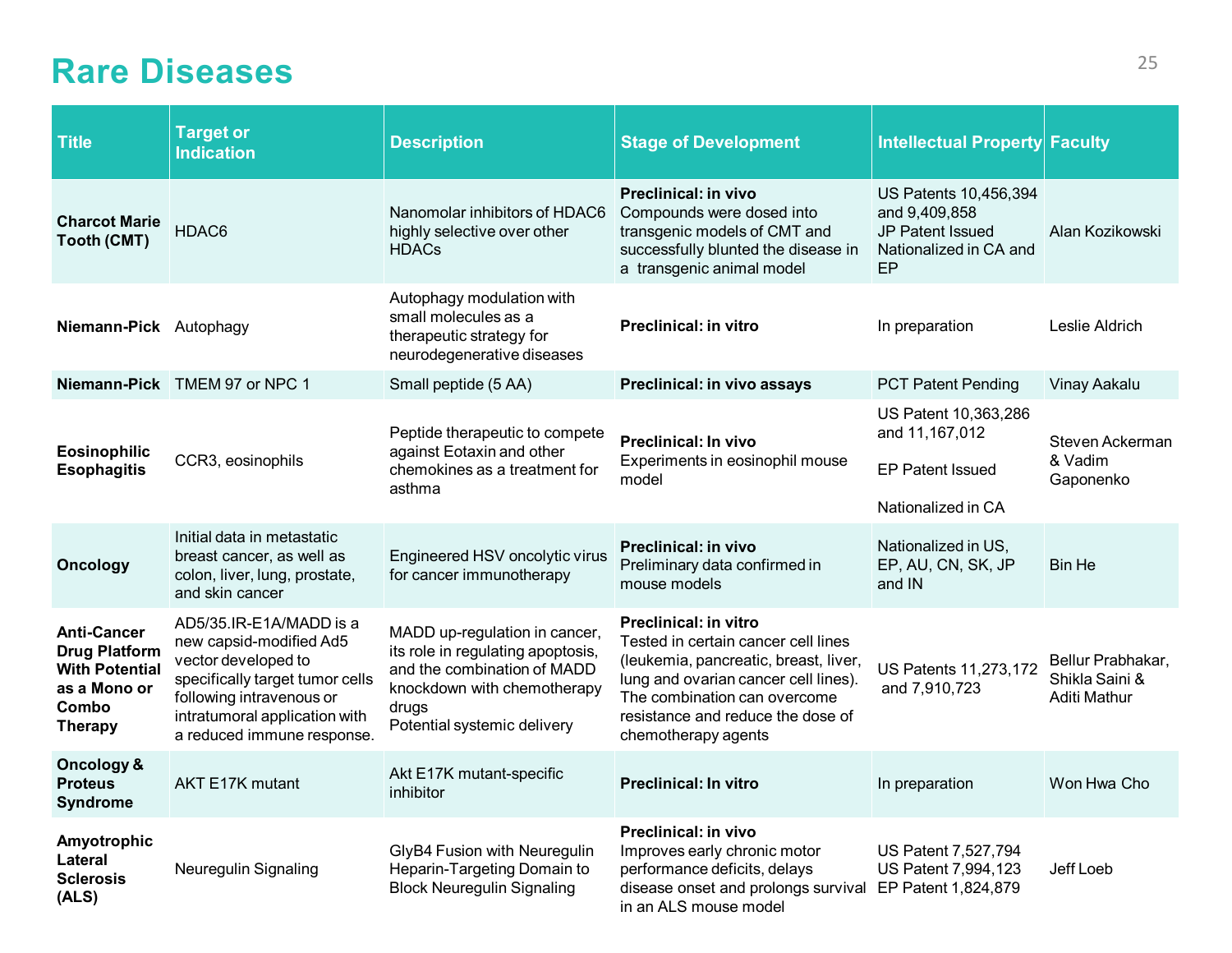#### **Rare Diseases** 26

| <b>Title</b>                                                                  | <b>Target or</b><br><b>Indication</b>                                  | <b>Description</b>                                                                                                                      | <b>Stage of Development</b>                                                                                                                                                      | <b>Intellectual</b><br><b>Property</b>                                          | <b>Faculty</b>          |
|-------------------------------------------------------------------------------|------------------------------------------------------------------------|-----------------------------------------------------------------------------------------------------------------------------------------|----------------------------------------------------------------------------------------------------------------------------------------------------------------------------------|---------------------------------------------------------------------------------|-------------------------|
| Parkinson's, Other<br>Synucleinopathies                                       | Protein Kinase C<br>mu or Src-Family<br><b>Tyrosine Kinase</b>         | Utilized a demonstrator compound as<br>inhibitors of protein kinase C mu and src <b>Preclinical: in vitro</b><br>family tyrosine kinase |                                                                                                                                                                                  | US Patent 8,618,063                                                             | <b>Scott Brady</b>      |
| Hematopoietic<br>stem cell<br>transplantation                                 | <b>Multi-Chimeric Cells</b><br>(MCC)                                   | Multi-Chimeric Cell (MCC) Therapy for<br><b>Transplantation and Treatment of</b><br>Immune Deficiencies and Genetic<br><b>Disorders</b> | <b>Pre-IND</b>                                                                                                                                                                   | Nationalized in US,<br>EP, AU, CN, JP and<br>CA                                 | Maria Siemionow         |
| Hematopoietic<br>stem cell<br>transplantation                                 | <b>GABA</b> receptor                                                   | Repurposed drug/ GABBR1 agonist to<br>improve HSC transplantation efficiency                                                            | Preclinical: in vivo<br>Murine tested                                                                                                                                            | <b>US Patent Pending</b>                                                        | Owen James<br>Tamplin   |
| Thrombosis,<br>sepsis                                                         | Von Willebrand<br>factor                                               | 6-mer Inhibitory peptide                                                                                                                | Preclinical: in vivo                                                                                                                                                             | US Patent 9,796,757                                                             | <b>Richard Minshall</b> |
| <b>Acute Respiratory</b><br><b>Distress</b><br>Syndrome /<br>Vascular leakage | <b>End Binding Protein</b><br>(EB3) inhibitors                         | 6AA Inhibitory peptide                                                                                                                  | <b>Preclinical: in vivo</b><br>Efficacy studies in COVID19 and<br>non-COVID19 induced ARDS<br>completed in mouse models with<br>additional ongoing toxicology<br>studies in dogs | <b>Provisional Patent</b><br>Filed                                              | Yulia Komarova          |
| Thrombosis, blood Platelet Adhesion<br>disorders, cancer                      | <b>Receptor Inhibitors</b>                                             | Inhibitory peptides of the interaction<br>between 14-3-3 Protein and<br>Glycoprotein Ib-IX Complex                                      | <b>Preclinical: in vivo</b>                                                                                                                                                      | <b>US Patents</b><br>8,173,595<br>and 10,738,080<br>EP and CN Patents<br>Issued | Xiaoping Du             |
| <b>Pulmonary Arterial</b><br><b>Hypertension</b>                              | Visfatin/Pbef/<br>Nampt inhibition                                     | Small molecule Inhibitors                                                                                                               | <b>Preclinical: in vitro</b>                                                                                                                                                     | <b>US Patent Pending</b>                                                        | <b>Tom Driver</b>       |
| <b>Pulmonary Arterial</b><br><b>Hypertension</b>                              | Nrf2-KEAP                                                              | Small molecules impacting Nrf2-KEAP<br>interaction                                                                                      | <b>Preclinical: in vitro</b>                                                                                                                                                     | <b>US Patent Allowed</b><br>Nationalized in EP,<br>CA, AU, JP and CN            | <b>Terry Moore</b>      |
| <b>Lung Injury</b>                                                            | Variable: Currently<br>tested in TGF <sub>B</sub> and<br>SYK signaling | Drug loaded mannosylated albumin<br>nanoparticles targeting distinct<br>inflammatory and tissue-resident<br>interstitial cells.         | <b>Preclinical: in vivo</b><br>Efficacy in mouse models                                                                                                                          | <b>Provisional Filed</b>                                                        | <b>Asrar Malik</b>      |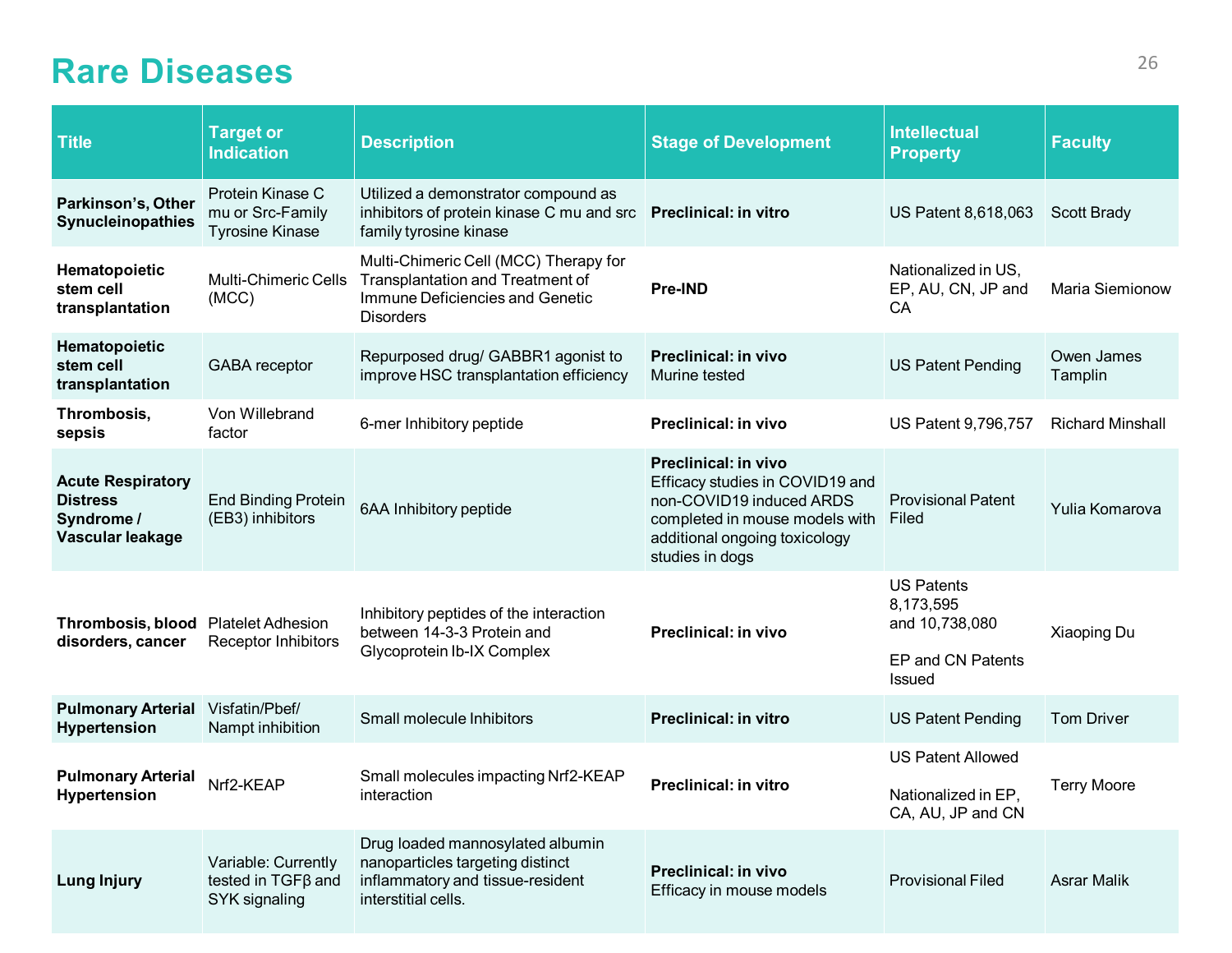#### <span id="page-27-0"></span>Startups<sup>27</sup>

| <b>Company</b>                            | <b>Technology</b>                                                                                                                                                                       | Website                                                                                             | Type                      | Faculty                           | <b>Stage of Development</b>                                                                                     |
|-------------------------------------------|-----------------------------------------------------------------------------------------------------------------------------------------------------------------------------------------|-----------------------------------------------------------------------------------------------------|---------------------------|-----------------------------------|-----------------------------------------------------------------------------------------------------------------|
| 5by5                                      | <b>Novel Surgical Stations</b>                                                                                                                                                          |                                                                                                     | Device                    | Pier Giulianotti                  | Seed stage startup                                                                                              |
| <b>Actuate</b><br><b>Therapeutics</b>     | Highly Selective GSK3 inhibitors for<br>Oncology and CNS indications                                                                                                                    | https://actuatetherapeutics.com                                                                     | Therapeutic               | Alan Kozikowski                   | Received \$90M in<br>investment; undergoing<br>Phase II clinical trials,<br>several indications                 |
| <b>Advaite</b>                            | Anti-inflammatory in ocular surface<br>diseases                                                                                                                                         | http://advaite.com/                                                                                 | Therapeutic               | Sandeep Jain                      | Seed stage startup                                                                                              |
| <b>Bright Minds</b><br><b>Biosciences</b> | Novel biased agonists of the human<br>5HT2c receptor targeting mutiple CNS<br>indications                                                                                               | https://brightmindsbio.com/                                                                         | Therapeutic               | Alan Kozikowski                   | Post IPO company raised<br>\$20M, starting Phase I<br>clinical trial in May 2022                                |
| Capio<br><b>Biosciences</b>               | Circulating tumor cell capture device for<br>diagnostic applications. Successfully<br>raised \$2M in start up funding.                                                                  | http://www.capiobiosciences.com/                                                                    | Diagnostic                | Seungpyo Hong                     | Post IPO company raised<br>\$20M, starting a Phase I<br>clinical trial in May 2022                              |
| <b>Cell Biologics</b>                     | Therapeutics for treating sepsis and<br>other pulmonary indications; primary<br>cultured cells and cell culture products                                                                | http://www.cellbiologics.com                                                                        | Therapeutic &<br>Reagents | <b>Asrar Malik</b>                | Seed stage company with<br>multiple STTR grants over<br>\$1.8M                                                  |
| <b>Drax</b><br><b>Therapeutics</b>        | Biotechnology company developing<br>small molecule inhibitors of NAMPT as<br>disease modifying therapeutics for<br>Pulmonary Arterial Hypertension.                                     | https://research.impact.iu.edu/our-<br>strengths/innovation-<br>commercialization/ico-pipeline.html | Therapeutic               | Tom Driver and<br>Roberto Machado | STTR based, preclinical<br>assets                                                                               |
| <b>DuPage</b><br><b>Medical</b>           | Peptide targeting $Ga13$ that has dual<br>anti-thrombotic and anti-inflammatory<br>effects that eliminate the risk of<br>bleeding associated with current anti-<br>thrombotic therapies |                                                                                                     | Therapeutic               | Xiaoping Du                       | Seed stage company with<br>multiple non-dilutive grants<br>including VITA and SBIR<br>grants totaling over \$6M |
| <b>Dystrogen</b><br><b>Therapeutics</b>   | <b>Chimeric Cell Therapy for Treating</b><br>Muscular Dystrophy including<br>Duchenne Muscular Dystrophy (DMD)                                                                          | http://dystrogen.com/                                                                               | Therapeutic               | Maria Seimionow                   | 1 <sup>st</sup> in-human trial                                                                                  |
| Enzyme by<br>Design                       | Safer asparaginase proteins that have<br>been designed to minimize glutaminase<br>activity for treating cancer                                                                          | https://www.enzymebydesign.com                                                                      | Therapeutic               | Arnon Lavie                       | Seed stage corporation<br>with multiple STTR grants<br>over \$4M                                                |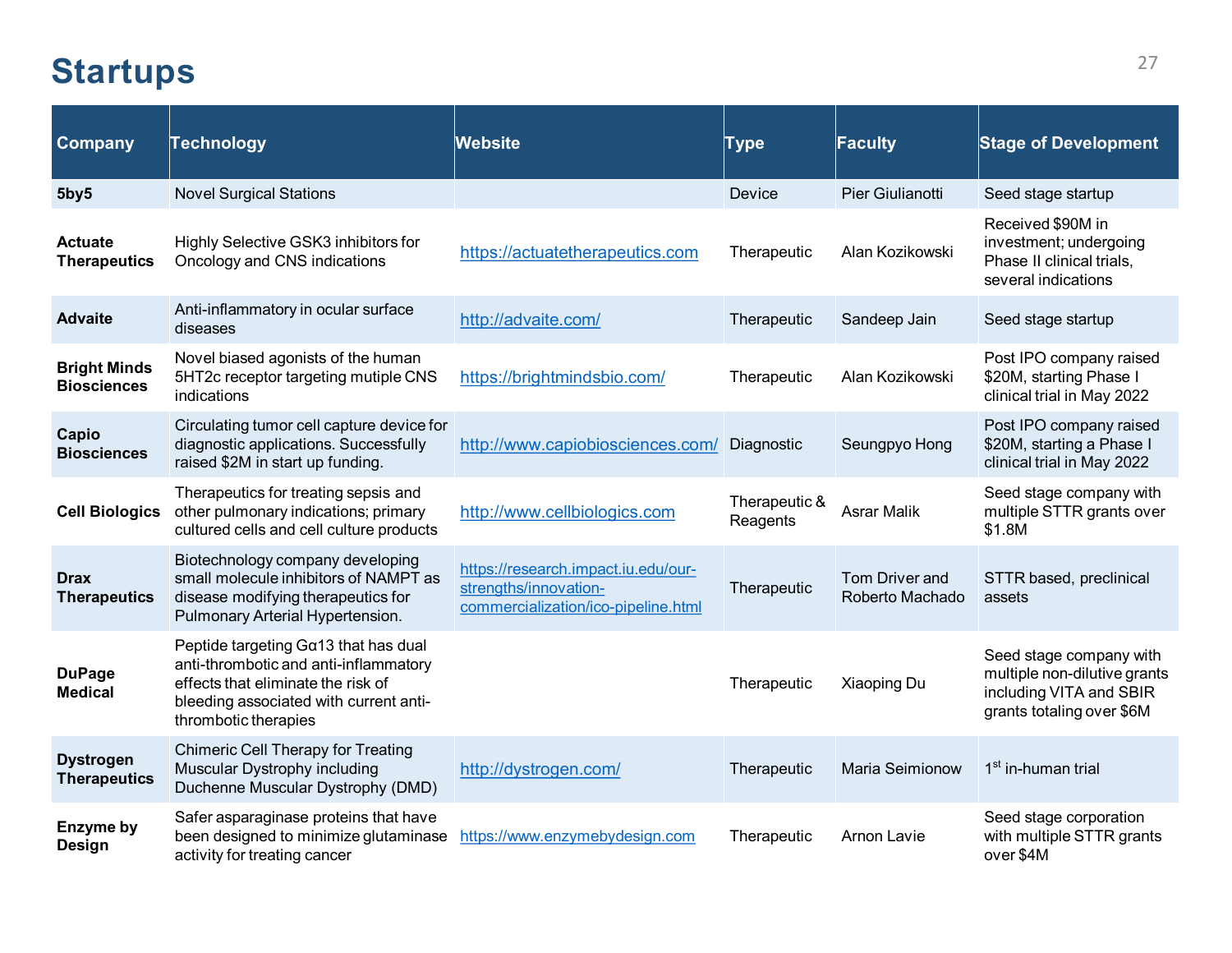#### Startups<sup>28</sup>

| <b>Company</b>                                | <b>Technology</b>                                                                                                                                                                                                    | <b>Website</b>                            | Type                    | <b>Faculty</b>                                | <b>Stage of Development</b>                                                                                                                                                                                                                                 |
|-----------------------------------------------|----------------------------------------------------------------------------------------------------------------------------------------------------------------------------------------------------------------------|-------------------------------------------|-------------------------|-----------------------------------------------|-------------------------------------------------------------------------------------------------------------------------------------------------------------------------------------------------------------------------------------------------------------|
| <b>EpiDestiny</b>                             | Decitabine formulation for<br>treating blood related cancers<br>and indications including sickle<br>cell anemia                                                                                                      | https://www.epidestiny.com                | Therapeutic             | Yogen<br>Saunthararajah<br>& Joe<br>DeSimone  | Partnered with Novo Nordisk for<br>Sickle cell disease programme<br>(Phase I completed), Phase II<br>clinical trials initiated for myeloid<br>malignancies, peripheral T-cell<br>leukemina/ymphoma, and small<br>cell lung cancer (seeking<br>partnership). |
| <b>FertilityABC</b>                           | Software (app) for primary care<br>physicians, their patients, and<br>Resident physicians to provide<br>guidance on methods besides in<br>vitro fertilization to increase<br>opportunity/likelihood for<br>pregnancy |                                           | Software<br>Application | John Holden                                   | App beta testing ongoing                                                                                                                                                                                                                                    |
| Keywise Inc.                                  | A smartphone application that<br>enables monitoring of non-verbal<br>speech using keyboard<br>dynamics, meta-data, and related<br>mobile sensor information to infer<br>the users' neuropsychological<br>state       | https://keywise.tech/                     | Heath IT<br>Software    | Alex Leow<br>Olusola Ajilore<br>Faraz Hussain | App beta testing ongling                                                                                                                                                                                                                                    |
| <b>Nano</b><br><b>Biotherapeutics</b><br>Inc. | Diagnosing or Treating<br>Neutrophil-Mediated<br><b>Inflammatory Disease</b>                                                                                                                                         | http://www.nanobiotherapeutics.com        | Therapeutic             | <b>Asrar Malik</b>                            | Seed stage company with<br>multiple STTR grants over<br>\$1.7M                                                                                                                                                                                              |
| <b>NS Intelligence</b><br>IP                  | Non-contact<br>videoplethysmograph (VPG)<br>measure of human arterial pulse<br>using a digital camera                                                                                                                |                                           | Diagnostic              | <b>Stephen Porges</b>                         |                                                                                                                                                                                                                                                             |
| <b>PAX</b><br><b>Neuroscience</b>             | Blood based test for evaluating<br>antidepressant efficacy and<br>diagnosing depression                                                                                                                              | http://www.paxneuroscience.com Diagnostic |                         | Mark Rasenick                                 | Preseed company, working in<br>depression diagnostics                                                                                                                                                                                                       |
| <b>RespireRX</b>                              | Novel drug therapies for sleep<br>apnea, drug-induced respiratory<br>depression, and other brain-<br>medicated breathing disorders                                                                                   | http://www.respirerx.com                  | Therapeutic             | David Carley                                  | RespireRx Phamaceuticals has<br>raised a total of \$12.2M in<br>funding over 5 rounds.                                                                                                                                                                      |